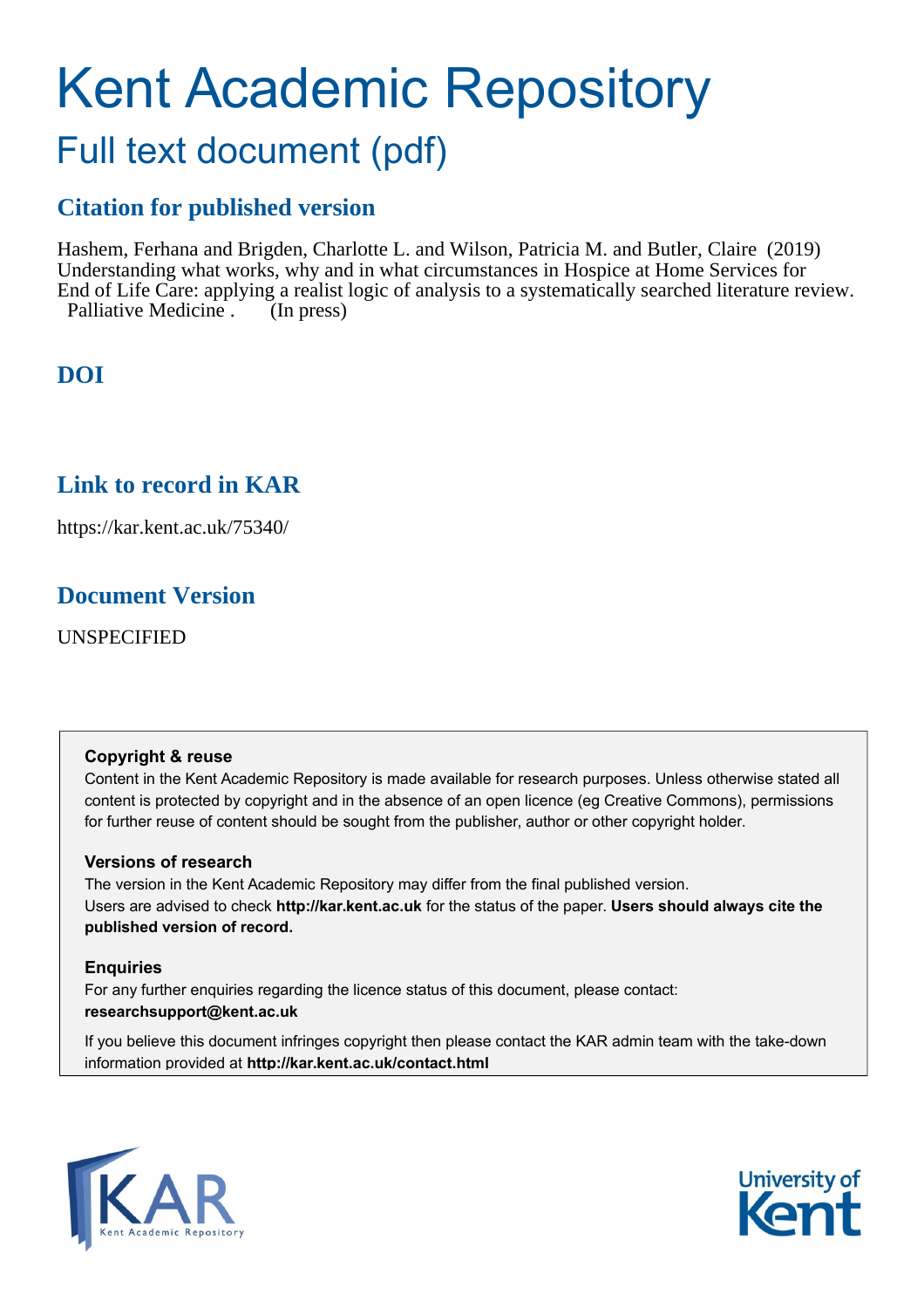#### **Title Page**

#### **Corresponding author:**

Dr Ferhana Hashem Senior Research Fellow Centre for Health Services Studies University of Kent **Canterbury** CT2 7NF Email: [F.Hashem@kent.ac.uk](mailto:F.Hashem@kent.ac.uk)

#### **Co-authors' affiliations**

Charlotte Brigden, Research Facilitator, Centre for Health Services Studies, University of Kent & Pilgrim's Hospice, East Kent

Professor Patricia Wilson, Professor of Primary and Community Care, Centre for Health Services Studies, University of Kent

Professor Claire Butler, Clinical Professor of Palliative Medicine, Centre for Health Services Studies, University of Kent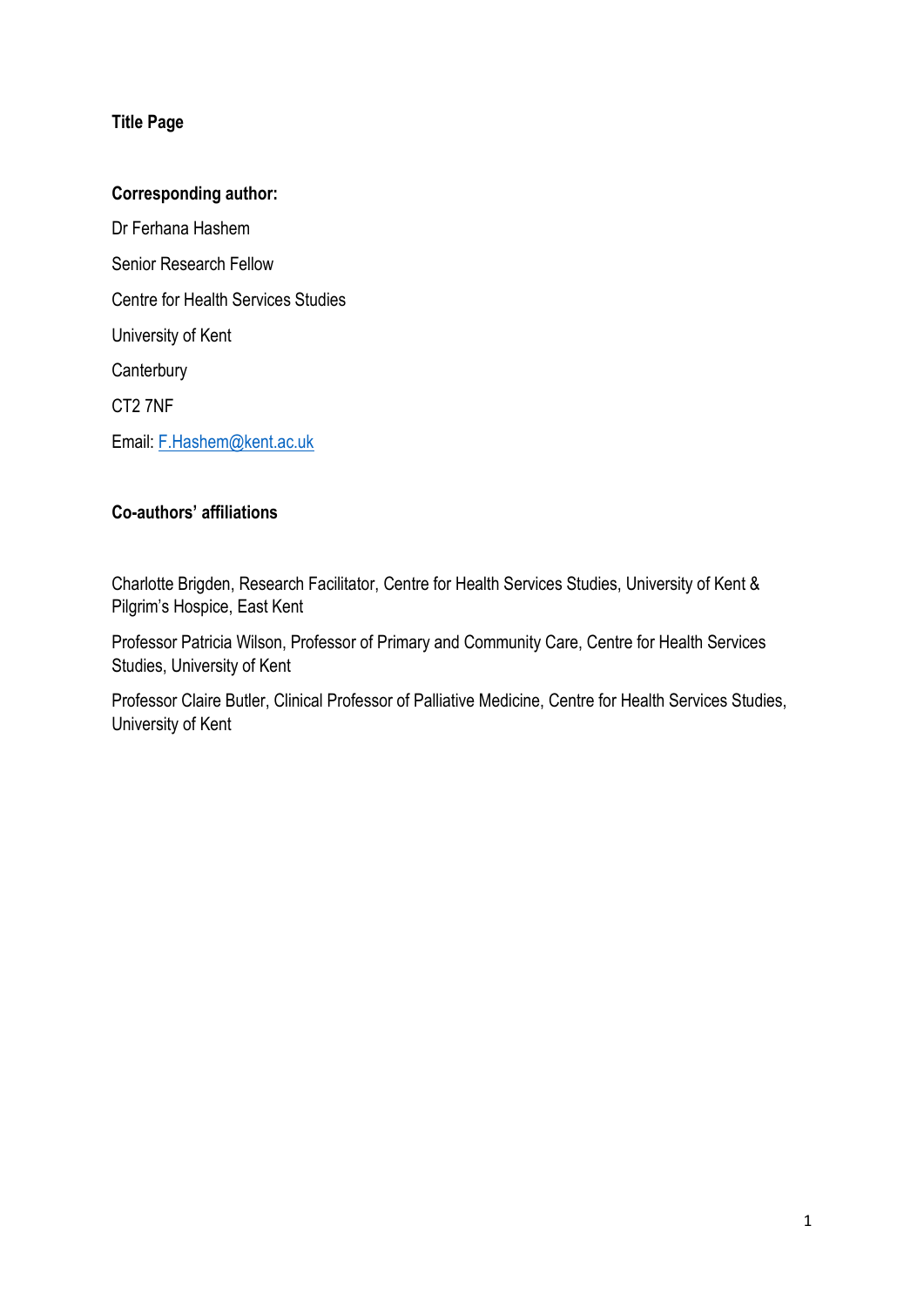**Understanding what works, why and in what circumstances in Hospice at Home Services for End of Life Care: applying a realist logic of analysis to a systematically searched literature review.**

#### **Abstract**

#### *Background:*

We have undertaken a systematically searched literature review using a realist logic of analysis to help synthesise the diverse range of literature available on hospice at home services.

#### *Aim:*

To find out in the existing literature what features of hospice at home models work best, for whom and under what circumstances.

#### *Design:*

A realist logic of analysis was applied to synthesise the evidence focusing on mechanisms by which an intervention worked (or did not work). An initial programme theory was developed using the National Association for Hospice at Home standards, Normalisation Process Theory and through refinement using stakeholder engagement.

#### *Data sources:*

PubMed, Science Direct, AMED, BNI, CINAHL, EMBASE, Health Business Elite, HMIC, Medline, PsychINFO, SCOPUS, Web of Science, DARE, Google Scholar, NHS Evidence, NIHR CRN portfolio database, NIHR journal library of funded studies, including searches on websites of relevant professional bodies [August 2014, June 2017, June 2019].

#### *Results:*

Forty-nine papers were reviewed, of which 34 wereincluded contributing evidence to at least one of eight theory areas: marketing and referral, sustainable funding model, service responsiveness and availability, criteria for service admission, knowledge and skills of care providers, integration and coordination, anticipatory care, support directed at carers.

#### *Conclusions:*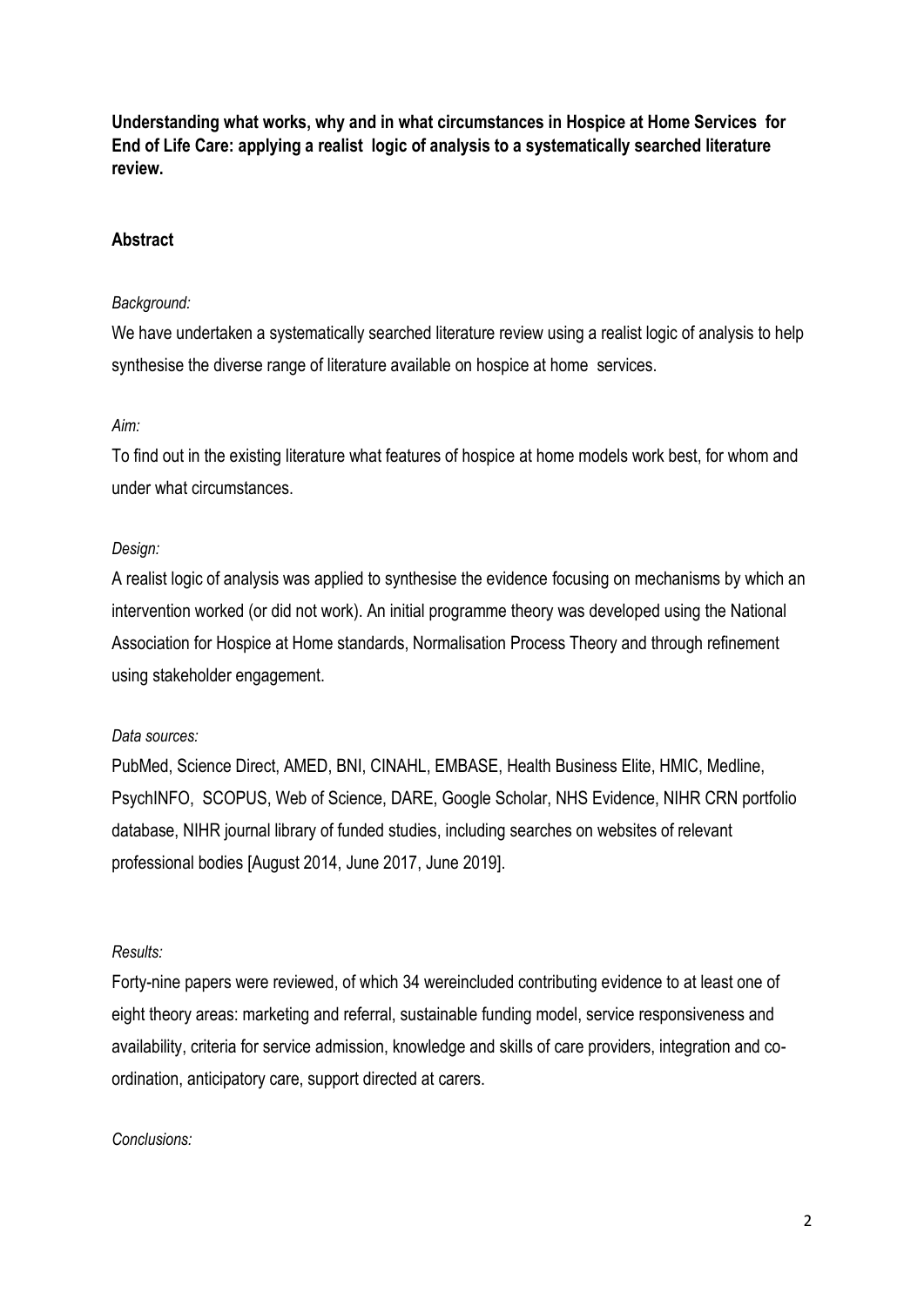Our literature review showed how it was possible to develop a coherent framework and test it against 34 published papers and abstracts. Central to this review was theory building, and as further evidence emerges, our programme theories can be refined and tested against any new empirical evidence.

#### *Key statements:*

.

Hospice at home services comprise of a diverse range of services based on local needs and contextual factors but little is known about which models work best, for whom and under what circumstances.

Key areas to be taken into account in optimal hospice at home provision include the importance of the sustainability of the hospice at home service, supporting carer needs and having anticipatory care in place. There are gaps in the evidence in understanding how referral categories, training for nonspecialist staff and better care co-ordination influences optimal hospice at home service provision.

This paper contributes to understanding what needs to be in place for optimal hospice at home service provision.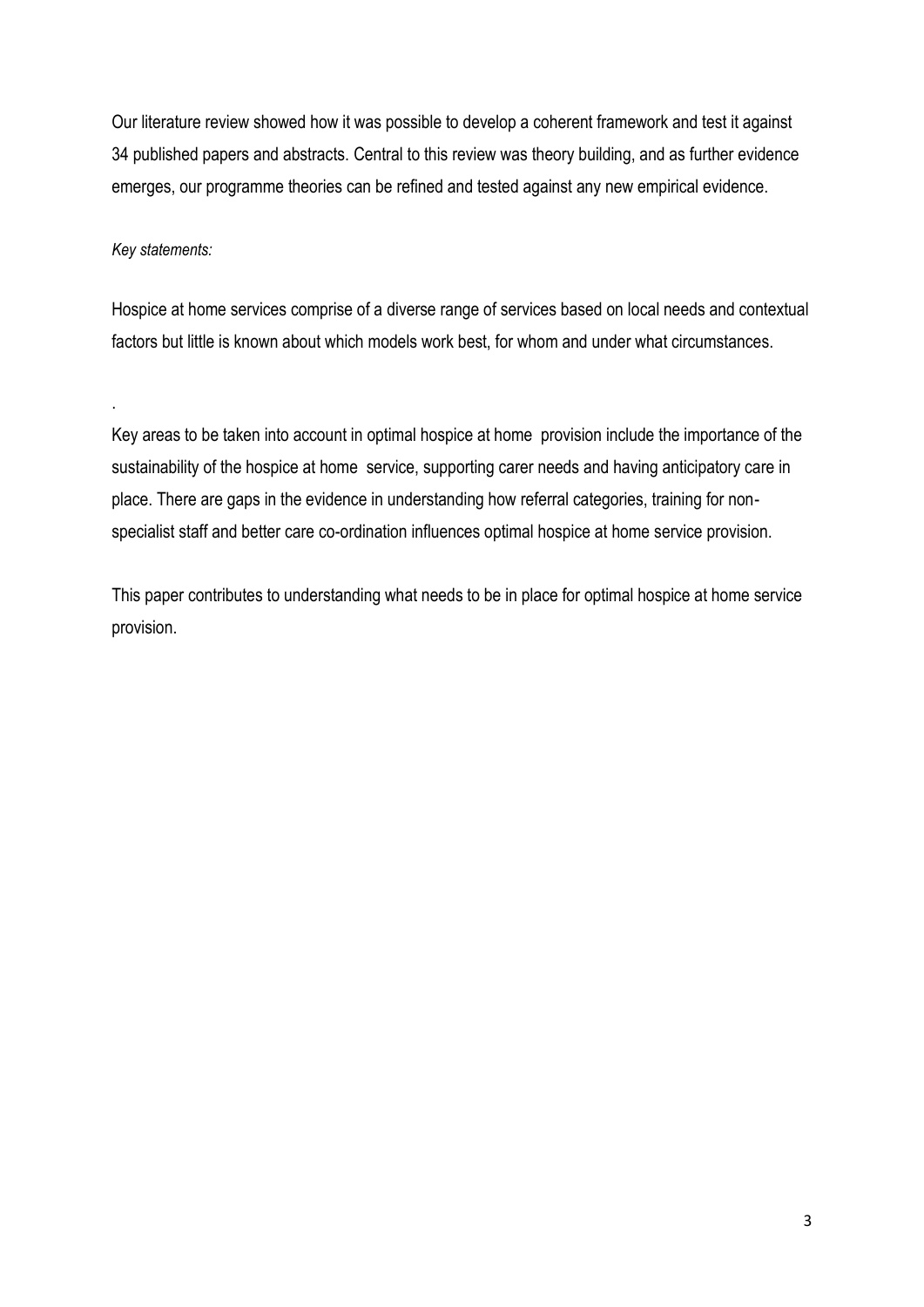**Understanding what works, why and in what circumstances in Hospice at Home Services for End of Life Care: applying a realist logic of analysis to a systematically searched literature review**

#### **1. Introduction**

The World Health Organisation has recognised that people in need of palliative care prefer to remain at home, and in order to respect this preference, palliative care programmes should be incorporated into existing health care systems to enable end of life care to be accessible in patients' homes.<sup>12</sup> While the majority of people would wish to die at home and the evidence indicates that the number of people expressing this wish is increasing,<sup>3–6</sup> health and social care services are ill-equipped to meet this demand. <sup>7</sup> Evaluations often demonstrate positive benefits for patients, such as increased choice and death at home. <sup>8</sup>–<sup>10</sup> However, it is unclear what elements of these services deliver which outcomes and to what extent such outcomes are delivered in conjunction with other primary care and community services.

In 2012, a multi-service survey of hospices by the National Association for Hospice at Home and Help the Hospices (now Hospice UK) undertaken across 76 hospice at home services in England, confirmed that there was a need to increase understanding of hospice at home due to the lack of clarity about what was the best model of care. <sup>11</sup> The National Association for Hospice at Home have since identified national standards developed through stakeholder engagement (Table 1), which were underpinned by structural, procedural and outcomes criteria to facilitate a clearer definition of hospice at home . 12

#### <<INSERT TABLE 1 HERE>>

Despite the standards, the current evidence continues to demonstrate a diverse range of services based on local needs and contextual factors. Published studies are predominantly descriptive making it challenging to identify any emerging concepts or theories. In response to this gap in the evidence, this paper presents findings from a systematically searched literature review, which applied a realist logic of analysis to explore which models of hospice at home work best, for whom, and under what circumstances. It was undertaken as separate piece of preparatory work for a nationally funded evaluation study of hospice at home services currently being conducted across England ('Optimum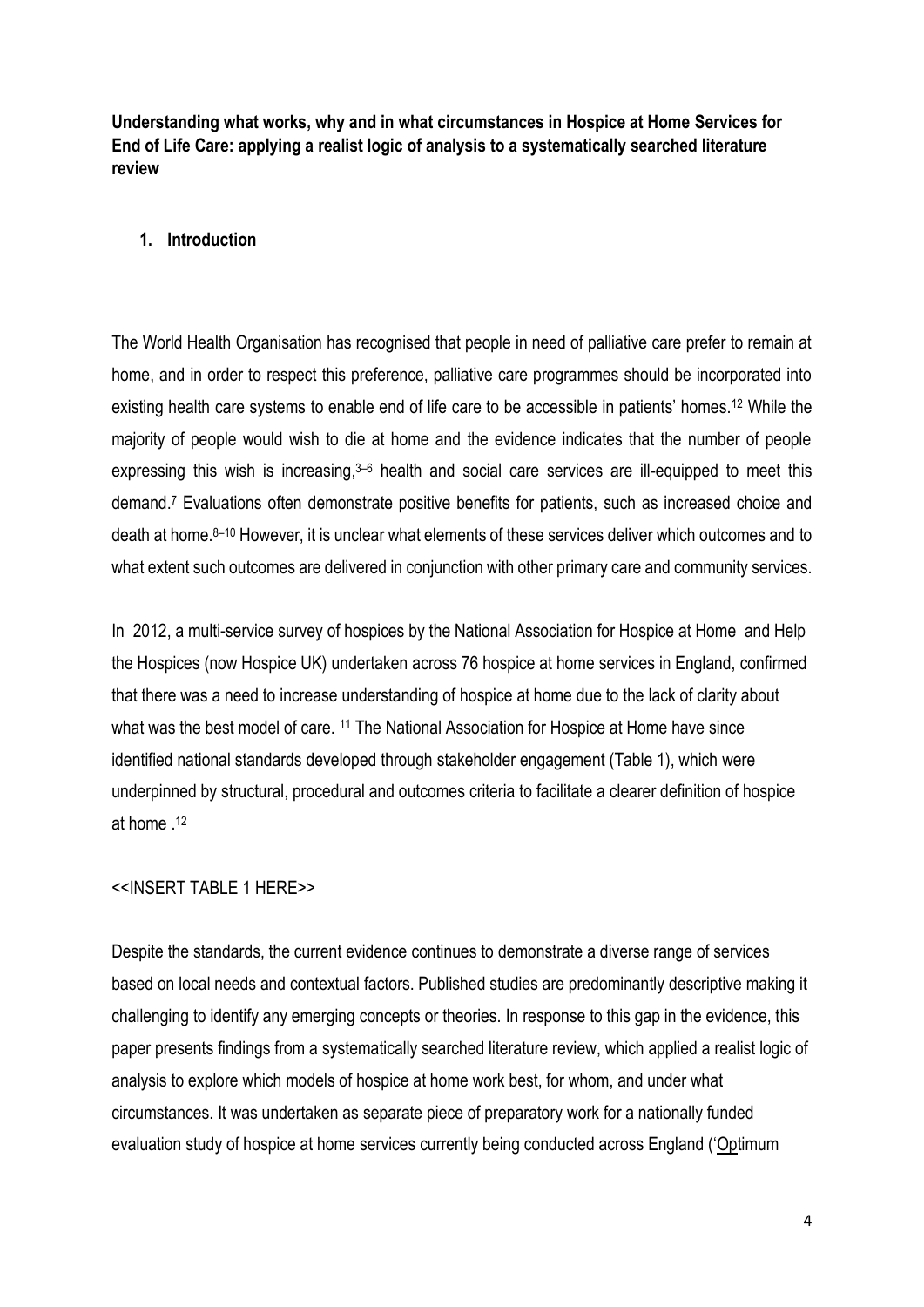'Hospice at Home' Services for End of Life care or OPEL-H@H study') and was not part of the main study. 13

#### **2. Applying a Realist Logic of Analysis to a Literature Review**

The realist approach is a theory-driven methodology used to evaluate complex interventions. <sup>14</sup> At the core of realism is the notion of 'generative mechanisms'; a causal link between a triggering context and mechanism which creates an 'effect'.<sup>15</sup> Realist approaches attempt to theorise what the mechanisms are, even though they are not necessarily 'measureable' in an empirical sense though it seeks to find evidence of their existence. The relationship between mechanisms, their contextual triggers, and the effects they produce are represented through propositions, which take on a basic formula of: context + mechanism = outcome configuration. As a first step when undertaking realist methodology, initial programme theories are constructed using stakeholder consultation, expertise and the literature including the search for middle range theories. These are formal theories that may provide a guide to causal links, whereas programme theories are a set of assumptions that explain how and why a specific intervention will reach its objectives.<sup>16</sup> Propositions are heuristic and give more detail of the causal links within programme theories and are tested out within a realist synthesis, or an empirical realist evaluation.

We have drawn from approaches used in realist reviews to include all types of literature to identify and retrieve materials to purposively answer particular questions, as often there are many potentially useful sources of information that can help to explain sometimes complex social interventions.<sup>17</sup> Conducting a systematically searched literature review also involved following sequential steps for searching and reviewing the literature, and meets the need for transparency or 'auditability' in the review processes. The aim was to provide an explicit account and justification of the decisions made in the literature search and review, so that others can follow how the review was conducted from the opening questions to the results.<sup>17</sup> We used Wong et al's reporting checklist developed realist review publication standards known as RAMESES (Realist And Meta-narrative Evidence Syntheses: Evolving Standards) to guide this review.<sup>18</sup> Realist reviews supports the need for quality and rigour, but takes a different position on how research quality is judged in comparison to traditional systematic reviews. As described by Pawson, "*Relevance…*in realist review is not about whether the study covered a particular *topic*, but whether it *addressed the theory* under test; *Rigour*…whether a particular inference drawn by the original researcher has sufficient weight to make a methodologically credible contribution to the test of a particular intervention theory". Both relevance and rigour are therefore not the dominant criteria on the reasons why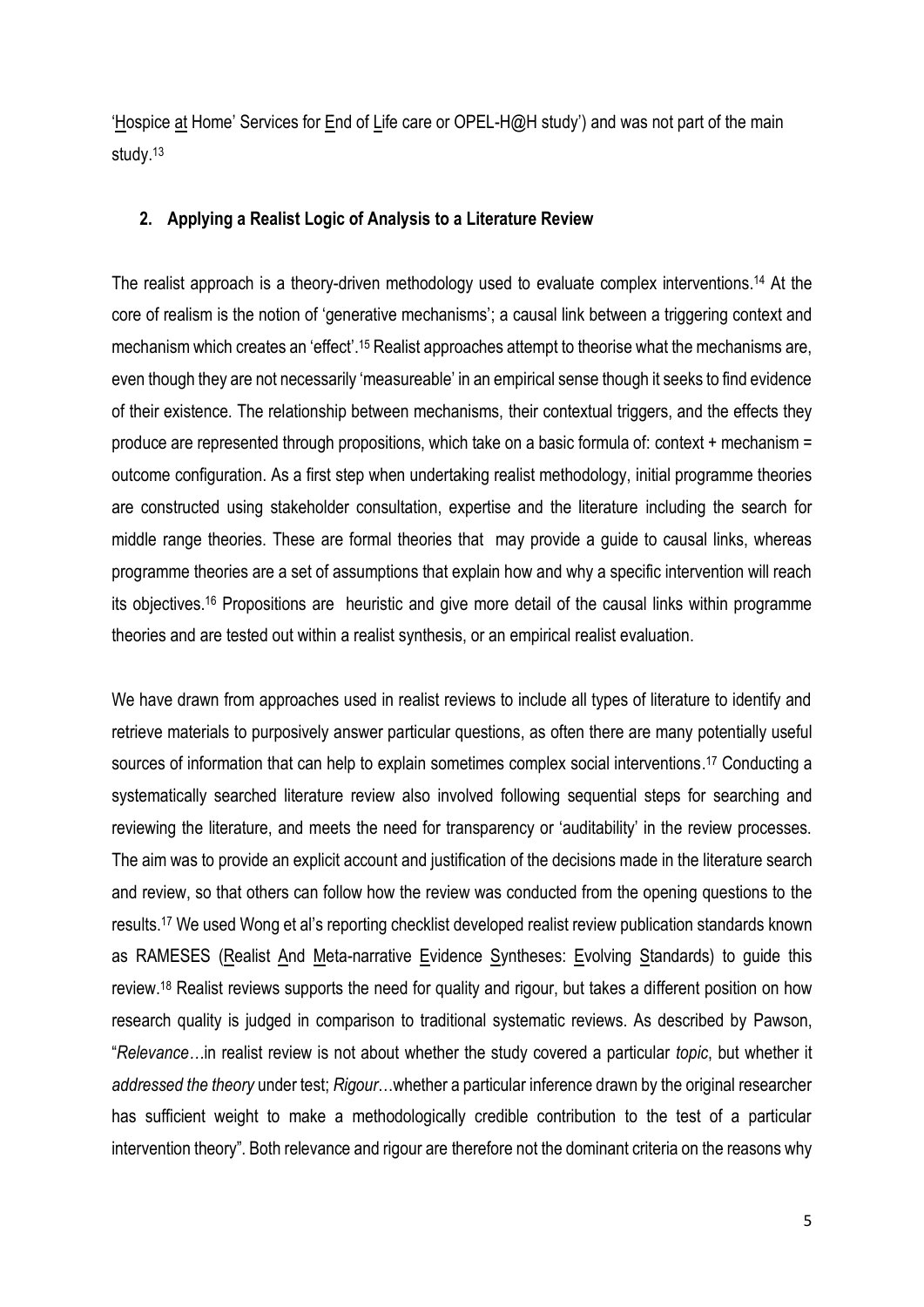a study is included or not included, but whether the components of a study are fit for purpose for a particular review.<sup>17</sup>

We used a realist logic of analysis to synthesise the evidence, which meant following a process of constantly moving from evidence to theory (abductive analysis justifying our propositions within empirical evidence) to refine explanations about why certain patterns were occurring, and then to try to frame an explanation that could cover a range of types of services or patterns in different settings.<sup>19</sup> In the process of configuring propositions, we used an analysis method described by Jagosh. He reported in his own realist review on participatory research (PR), that it involved extracting pieces of evidence and placing this element into the context, mechanism and outcome categories, even if the extracted evidence did not necessarily fall neatly into each. He describes a process where there were instances in which evidence could be simultaneously a contextual factor, a mechanism or an outcome, and reasonably placed in one or more of the categories. Rather than labouring over the question of which category the evidence would be best placed, he argues it is better to approach the proposition with the intention of making sure no outcomes were missed, regardless of where the evidence was placed.<sup>19</sup>

The findings from this review provide the first tentative steps in developing the components of an overarching programme theory to determine what features of hospice at home models work best, for who and under what circumstances. It offers a platform for further theory refinement, testing and building for future studies on hospice at home services.

#### **3. Method**

Findings from an evaluation of a hospice at home service caring for adults in East Kent indicated that there is value in *hospice at home* as a concept, but led to the question whether there is a more effective alternative model of hospice at home care, which could improve the outcomes for an even higher proportion of patients whose preference was to die at home.<sup>20</sup>

This prompted a systematic literature review to understand what hospice at home models exist in comparable settings (such as the UK) and their value. This review therefore aims to answer the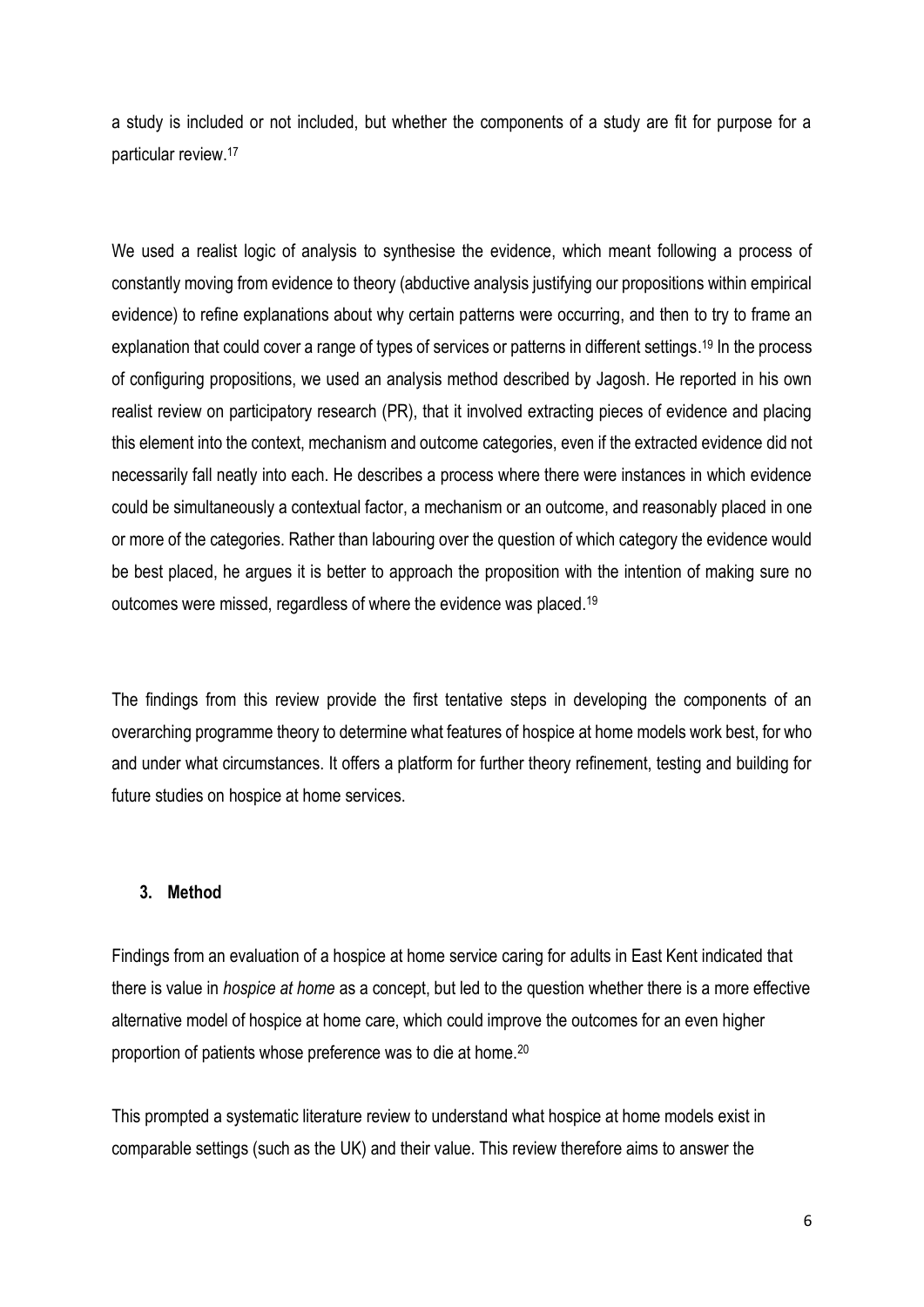research question: In the existing literature what features of hospice at home models work best, for whom and under what circumstances?

#### **3.1. Search strategy**

We took an inclusive approach when searching all literature describing and evaluating hospice at home models regardless of rigour or method<sup>19,21</sup> The search was performed to identify any type of literature or study which aimed to describe or evaluate a hospice at home model in the UK providing care to adults with a life limiting illness who wish to die at home. This service could be described as a hospice at home service by name, or could potentially be a community service under a different name. Therefore our search strategy had to include concepts that could identify these services in the literature.

These search concepts were chosen based upon a previous literature review by Stosz,<sup>22</sup> which identified four characteristics as recommendations to establish future hospice at home services. These characteristics were:

> Rapid response Crisis management 24 hour coverage Staff in service are palliative care specialists who are hospice trained

A set of searches were carried out on a number of databases of academic publications, grey literature, and current research including: PubMed, Science Direct, AMED, BNI, CINAHL, EMBASE, Health Business Elite, HMIC, Medline, PsychINFO, , SCOPUS, Web of Science. Additional searches were also carried out in DARE (search database for systematic and Cochrane reviews), Google Scholar, NHS Evidence, NIHR CRN portfolio database, and NIHR journal library of funded studies (Figure 1). Searches on websites of relevant professional bodies (e.g. Hospice UK, National Association for Hospice at Home were also conducted (see supplementary document for further detail of these searches and search terms used).

<<INSERT FIGURE 1 HERE >>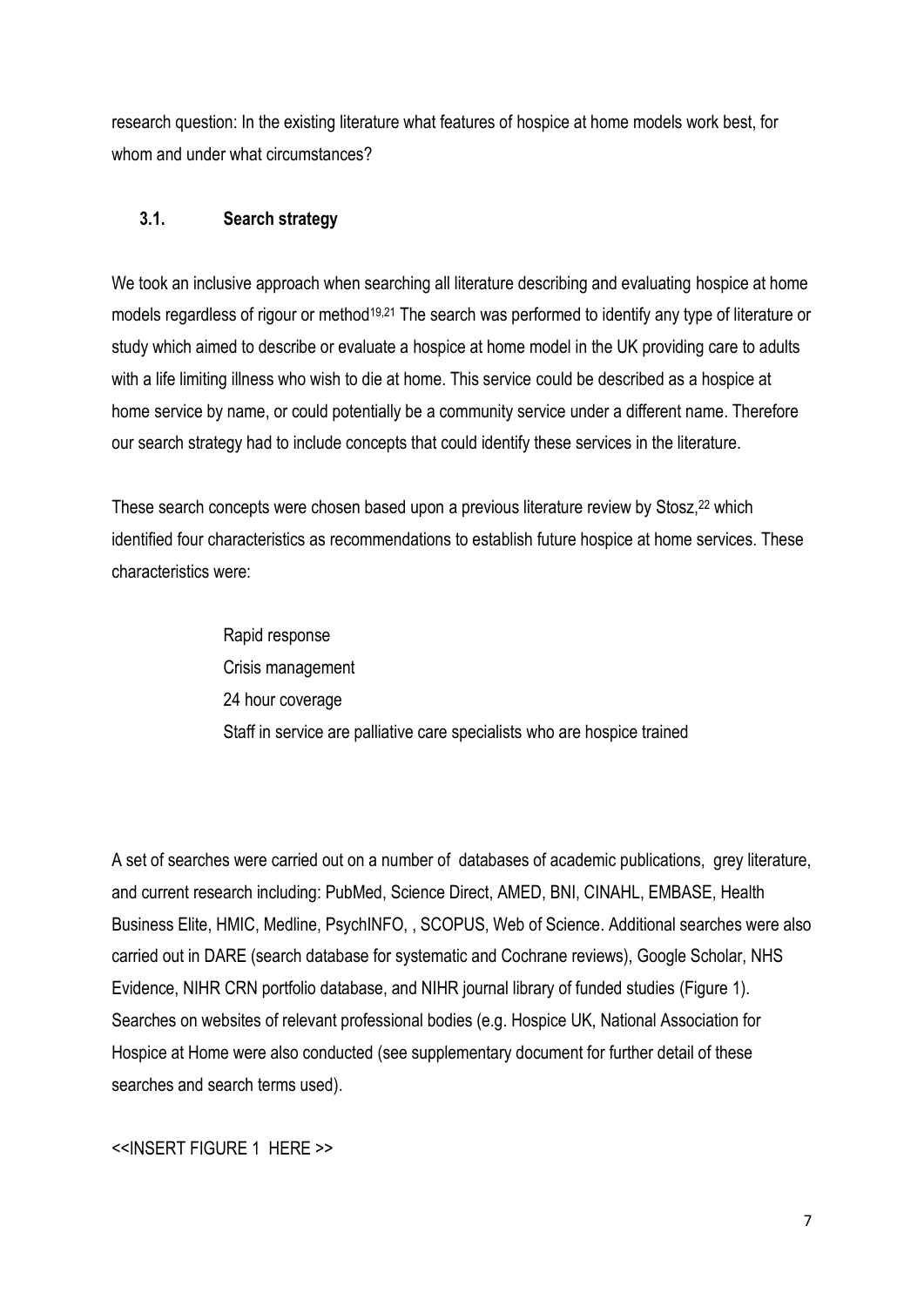#### **3.2. Inclusion and exclusion criteria**

Articles were excluded if they were not a UK based model of care, if they provided care for children only, were not describing or evaluating a hospice at home service model or if a service by another name, did not fit within the hospice at home broad characteristics. The majority of articles included were evaluations or descriptions of one service model within one locality. Only one of the studies in articles identified looked at a number of models of care, 23,24 a small number looked at a variation of the same model. 25–27

#### **3.3.Developing an initial programme theory**

An initial programme theory (IPT) was developed using the National Association for Hospice at Home standards and Normalisation Process Theory;<sup>12</sup> a middle range theory that explains how new services or practices become embedded as part of normal service delivery. Normalisation Process Theory characterises implementation processes as the product of four social mechanisms (see Table 2). Advocates of realist reviews suggest initiating a review with a middle range theory , <sup>19</sup> and we found Normalisation Process Theory a useful tool to unpick our programme theory. Using this framework focused our analysis on the characteristics of implementation processes, and in doing so facilitated an understanding of contexts, social structures and processes within which hospice at home services operate in, thereby helping to understand the relationships between the mechanisms, their triggers and the effects they produce. We employed a similar method, as used by Johnson and May to code relevant parts of the evidence which provided rich descriptions of the context and background of hospice at home services.<sup>28</sup> The coding framework was used to determine which Normalisation Process Theory constructs were covered in each of the hospice at home interventions as described in the literature. 28

#### <<INSERT TABLE 2 HERE>>

As in other Normalisation Process Theory informed studies (for example, Wilson et al),<sup>29</sup> we assumed that individual and collective work would need to be undertaken by a broad range of stakeholders including commissioners, managers, services providers, plus the recipients (i.e. the carers and patients). Table 3 maps both the 16 Normalisation Process Theory statements and the National Association for Hospice at Home's core standards (Table 1) to illustrate how hospice at home services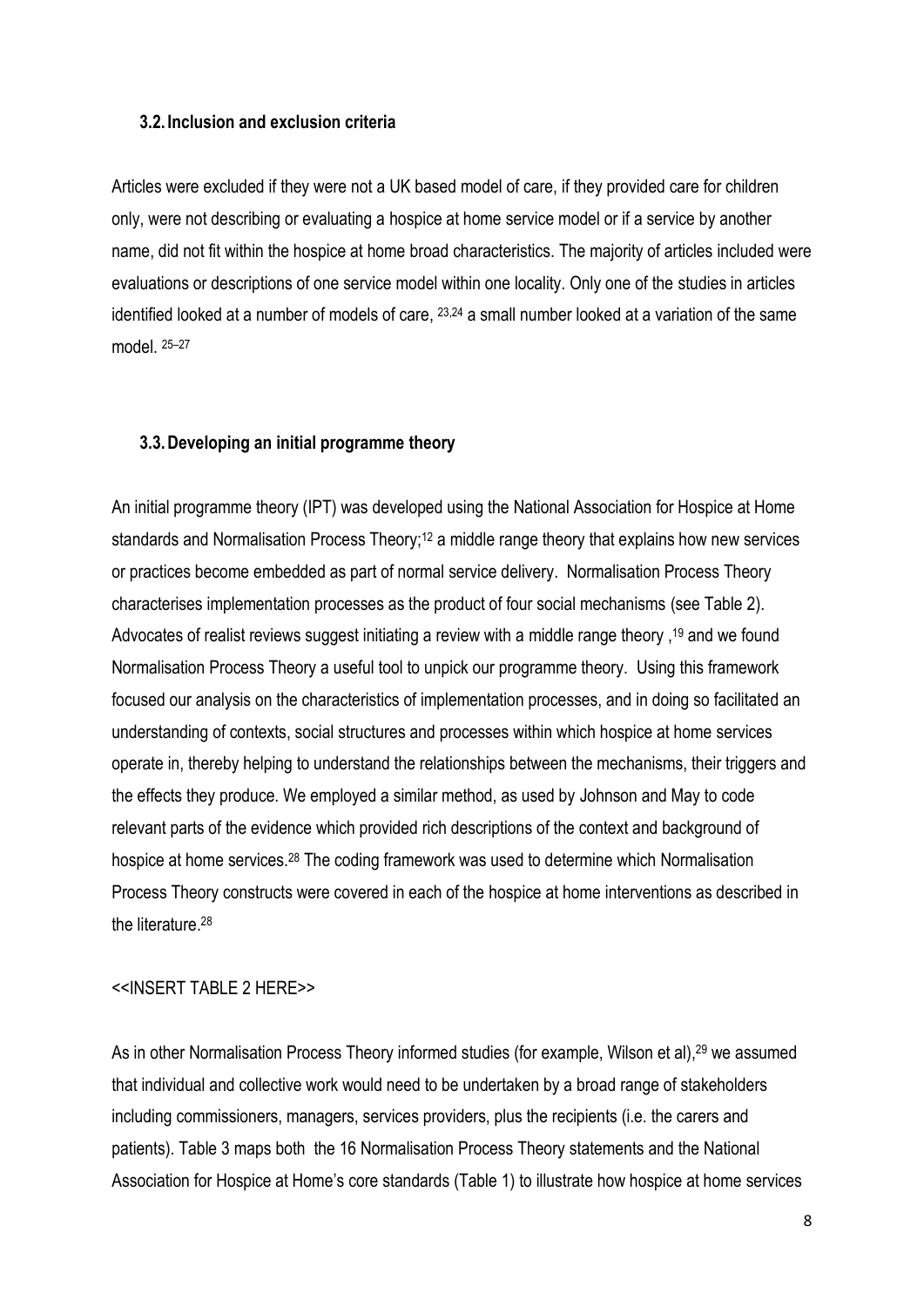may be embedded within the EOLC pathway. This mapping helped identify key areas to develop our initial programme theory (see Table 2 column four) in discussion with our stakeholder group (see Table 4).

<<INSERT TABLE 3 HERE >>

#### <<INSERT TABLE 4 HERE>>

Our initial programme theory was refined through stakeholder involvement in an iterative process throughout the review (please refer to Table 4) and supplemented by the emerging findings of Phase 1 of the OPEL-H@H study <sup>13</sup> (please visit the project's website to view the results of the survey: poster presentation [https://www.kent.ac.uk/chss/docs/OPEL%20HAH/Phase%201%20poster.pdf;](https://www.kent.ac.uk/chss/docs/OPEL%20HAH/Phase%201%20poster.pdf) supplementary handout visit:

[https://www.kent.ac.uk/chss/docs/OPEL%20HAH/Phase%201%20findings%20-](https://www.kent.ac.uk/chss/docs/OPEL%20HAH/Phase%201%20findings%20-%20A4%20summary.pdf)

%20A4%20 summary pdf. The purpose of the survey was to gain an understanding of the range and characteristics of hospice at home services. A newly proposed programme theory was co-produced by the clinical, public and service user stakeholder representatives (Table 4). It was also used as a basis for a data extraction form, which acted as a template to interrogate the papers (Table 3).

Each paper was scrutinised to identify studies which related to programme theory areas. <sup>14</sup> From each paper, we looked for a diverse array of information salient to the synthesis, which could provide an explanation of the programme in terms of describing the relationships between the programme theory areas and the context in which they occur to produce a certain outcome. 30

#### **3.4.Data extraction and analysis**

Multiple reviewers were used to extract the evidence.<sup>14,31</sup> Each paper was reviewed independently by two researchers, then discussed between three reviewers (CBr, FH, CBu) to reach a consensus on whether papers should be accepted for the review. We applied a realist logic of analysis, which involved analysing sections of texts that related to contexts, mechanisms and / or outcomes. Analysis required interpretation and judgement of evidence and was subsequently confirmed with the rest of the team. Evidence was coded deductively (to help evaluate potential propositions, and draw logical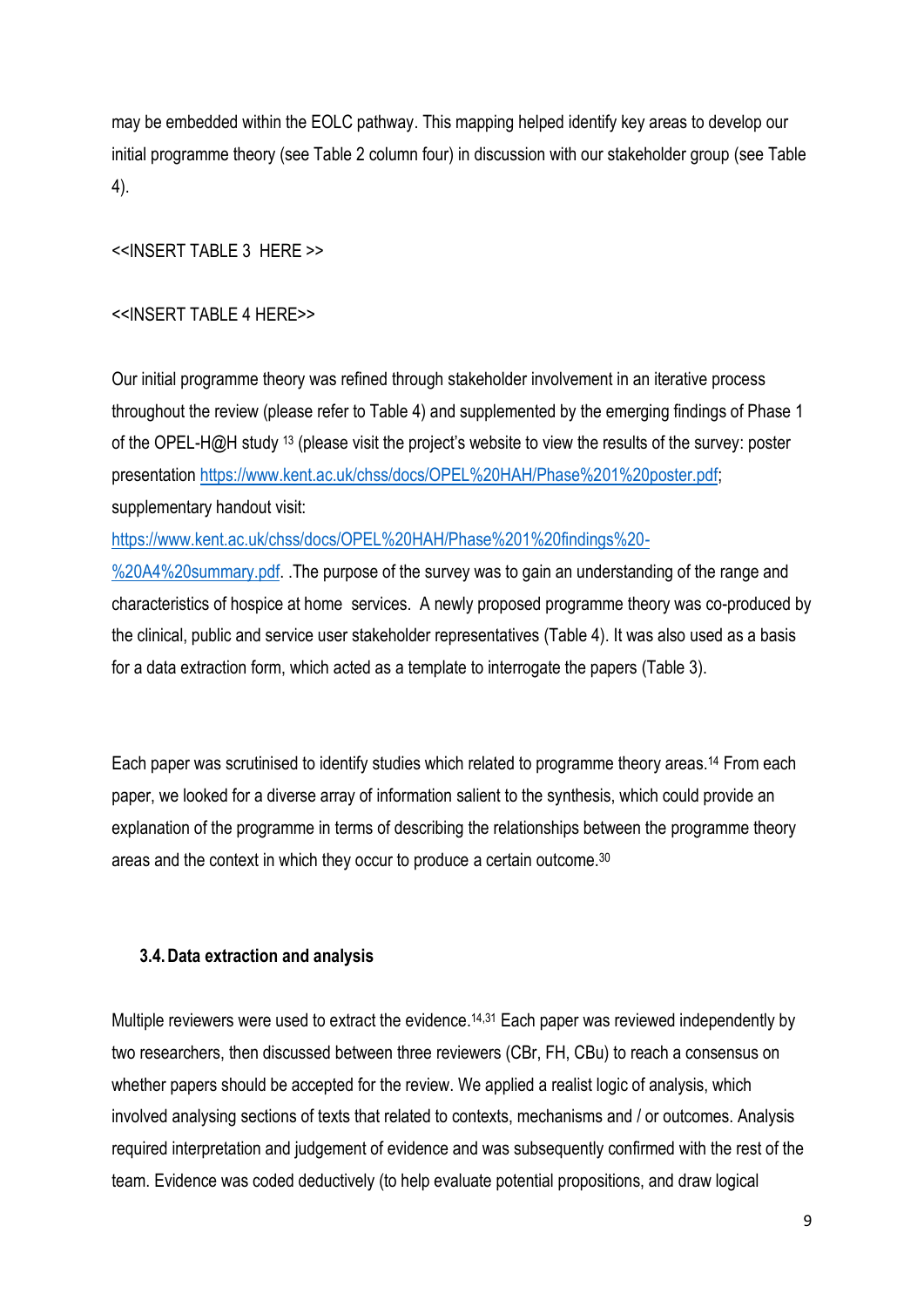conclusions from emerging patterns in the literature), inductively (enabling new ideas and propositions to emerge from the evidence) and retroductively (identifying and exploring new patterns using theory to offer causal explanation). 32

Forty-nine papers were reviewed in total, of which 29 were accepted for inclusion, 13 papers were rejected as they did not go beyond superficial description or did not introduce any new theory areas that had already been developed and refined in the existing configurations. Where papers reported one study, these were grouped together into one set . 23, 24, 33, 34 35, 36

Seven papers where consensus could not be reached were reviewed by a fourth researcher (PWi), independent of the reviewing team to act as an adjudicator, who made the final decision. Of these, two were rejected as they were lacking contextual detail. Thirty-four papers were accepted in the final review at the end of the reviewing process (Figure 2 and Table 5).

<<INSERT FIGURE 2 HERE >>

#### <<INSERT TABLE 5 HERE >>

Following completion of the evidence extraction, we mapped the entire set of evidence onto our context, mechanism and outcome framework, using Normalisation Process Theory as a lens to draw out how our programme theory areas could lead to hospice at home services being embedded as part of EOLC service provision.

#### **4. Findings**

Included papers reported findings from a range of research study designs. There were studies reporting on the evaluation of the Marie Curie Delivering Choice programme, 8,25–27,37,38 with one of these using a realist evaluation approach.<sup>27</sup> Relevant evidence from the review was extracted and added into a table under the four Normalisation Process Theory constructs, within the eight programme theories. Table 6 provides a summary of each of the eight programme theory areas.

#### **"Marketing and Referral"**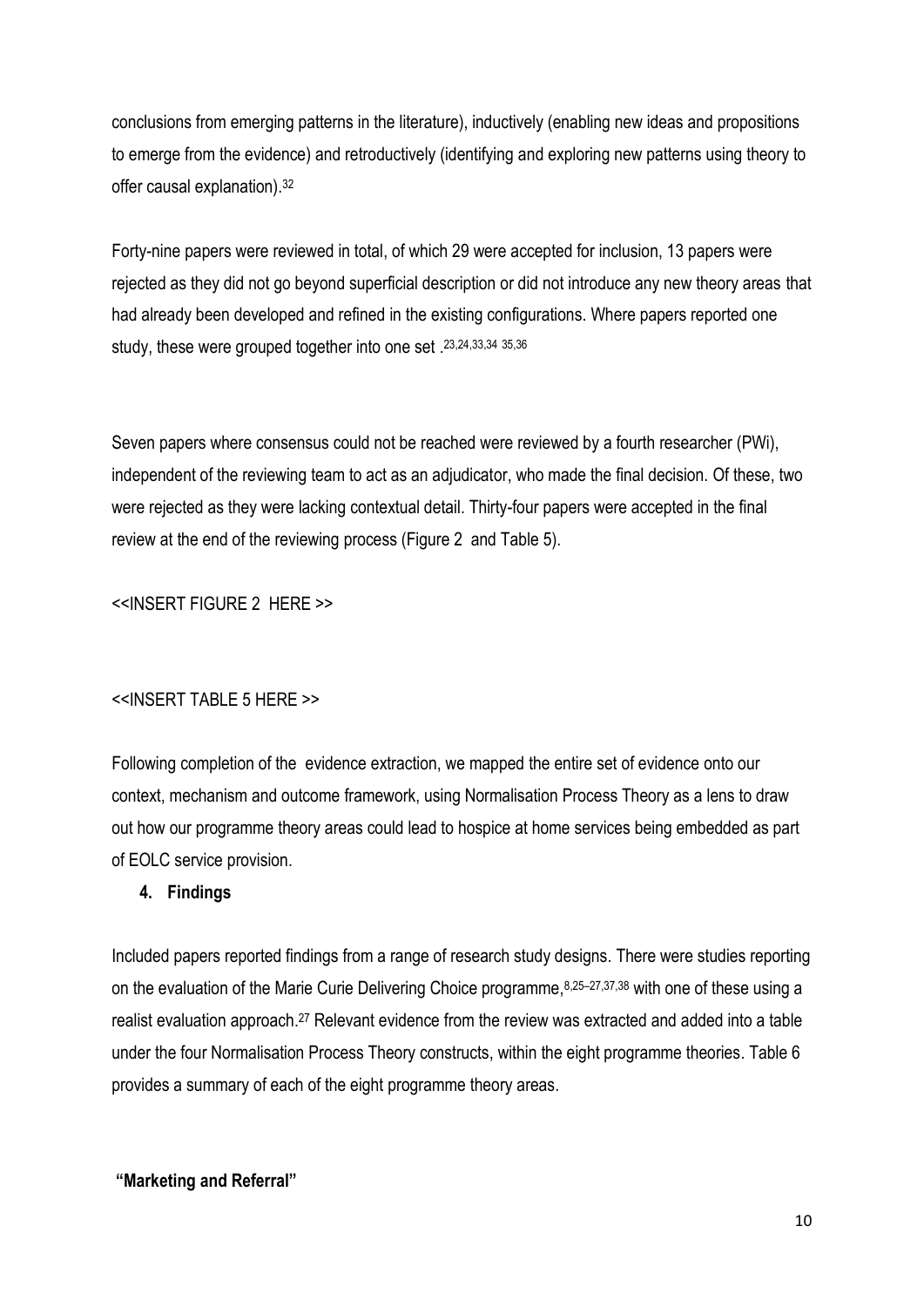There was evidence of awareness raising events in some hospice at home services with local healthcare professionals.  $39-41$  One study by Wye et al 2012 recommended that the hospice at home's Out of Hours (OOH) advice and response lines needed to be marketed to distinguish them from other OOH services.<sup>26</sup> Another hospice at home service noted that it was working effectively with local stakeholders to agree a clear referral criteria for targeted marketing. 33,34 Some hospice at home services had low referral rates from deprived areas, and non-cancer patients.<sup>36,38,42,43</sup> Awareness raising activity was still required in other hospice at home services with carers, patients, families and healthcare professionals based in hospital settings. 8,10,25,44,45 There was evidence that healthcare professionals were actively referring into the hospice at home service. 25,39,46 On the other hand, it was also reported that GPs were incorrectly referring into one hospice at home service. <sup>47</sup> In addition, without the availability of GPs and DNs to enable access to the hospice at home service, referrals would be limited.<sup>43</sup> Some hospice at home services were being actively introduced to suitable patients by 'inreach' nurses in particular helping to identify non-cancer patients, and resulted in reducing hospital readmissions. 26,27,38 Although direct evidence on the monitoring of marketing and referral strategies of hospice at home services was far from explicit, it was recommended by Gage et al that commissioners would benefit from knowing about service under-utilisation.<sup>48</sup> In addition, Wilson et al noted that carers required more awareness raising about the availability of bereavement support.<sup>49</sup>

#### **"Sustainable Funding Model"**

We found evidence of hospice at home services undertaking local consultation activity to identify need prior to introduction of a service, widespread consultation before implementation, health service management identification of service need according to local setting, and providers and commissioners being involved in designing 'individualised support'.9,33,34,40,50 There was evidence that managers and commissioners were uncertain at identifying what type of services would be provided by the hospice at home services and what the costing implications were.<sup>23,24</sup> The evidence also showed that one hospice at home service was exploring categorising different hospice at home models to help identify whether an area would benefit from a given hospice at home model type. <sup>10</sup> Hospice at home services were working at a comparatively lower cost by linking services with community nurses and rapid response teams, and securing sufficient funding with the collaboration of local partners. 26,37 It was reported in one hospice at home service that to provide successful holistic community based care, it needed to be coordinated and supported by an experienced hospice team.<sup>51</sup> Other hospice at home services had more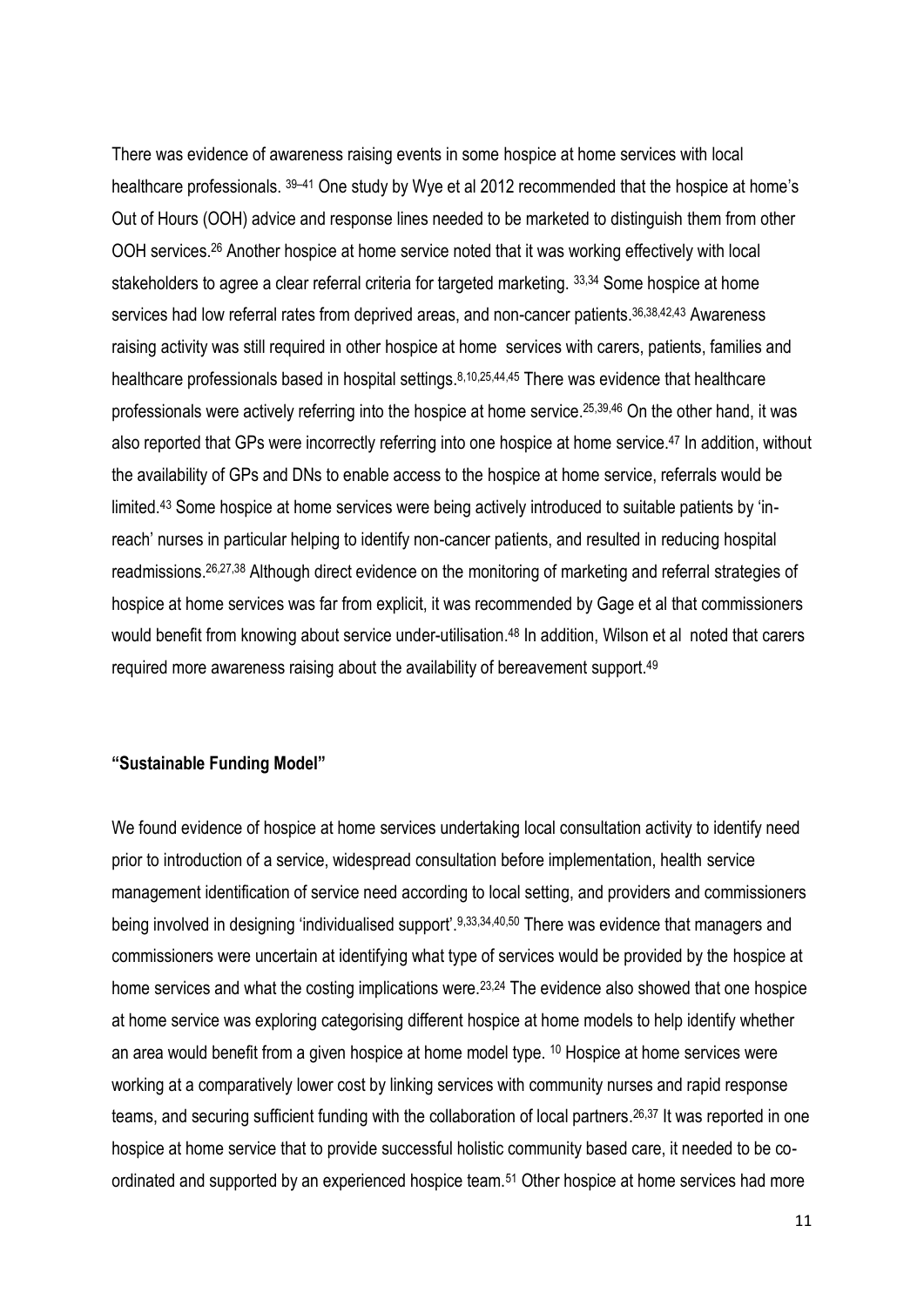difficulty in getting other providers to pick up care after a crisis.<sup>51</sup> It was reported in one hospice at home service that it was flexible to be able to adapt to local and national policy changes.<sup>47</sup> Evidence by Gage et al suggests that having an integrated co-ordinating service between providers did not impact upon whole systems costs.<sup>48</sup>

#### **"Service Responsiveness and Availability"**

If patients and carers had regular contact with a hospice at home service that had adequate rapid response capacity,23,24 the evidence showed that patients and carers would continue with the hospice at home service,<sup>9,51</sup> as increased availability would be responsive to patient choice, would adapt to changes in preferences supported by adequate staff resources, and underpinned by access to equipment to meet demand.<sup>37,44,45,47,48</sup> The availability of a co-ordinating centre for identifying access to care packages and equipment was important for providing fast and efficient care, <sup>25,27,33,34</sup> and having access to palliative medicine and specialist nursing staff for symptom management and psychosocial support.26,36,37,39–41,44 The problems with access to medications and issues around organising visits from trained staff were reported as common barriers encountered, <sup>10,47,49,51–53</sup> with rural areas reporting particular problems with access to trained staff. <sup>10</sup> Although one service was resourced adequately, there was a common perception that the hospice at home service was unable to meet demand.<sup>45</sup> Having a dedicated telephone line resulted in high carer satisfaction and supported the work of the hospice at home service.<sup>27,49</sup> In terms of monitoring the hospice at home's responsiveness and availability, it was noted that not all patients received care in their preferred choice due the high demand, 10,36 in one instance the rapid response service did not impact on the patient's documented preferred place of death,<sup>20</sup> with a recognition that the hospice at home service needed to consider the complexities of providing 'individualised support' to deal with the changing journeys of carers and patients when dying. 9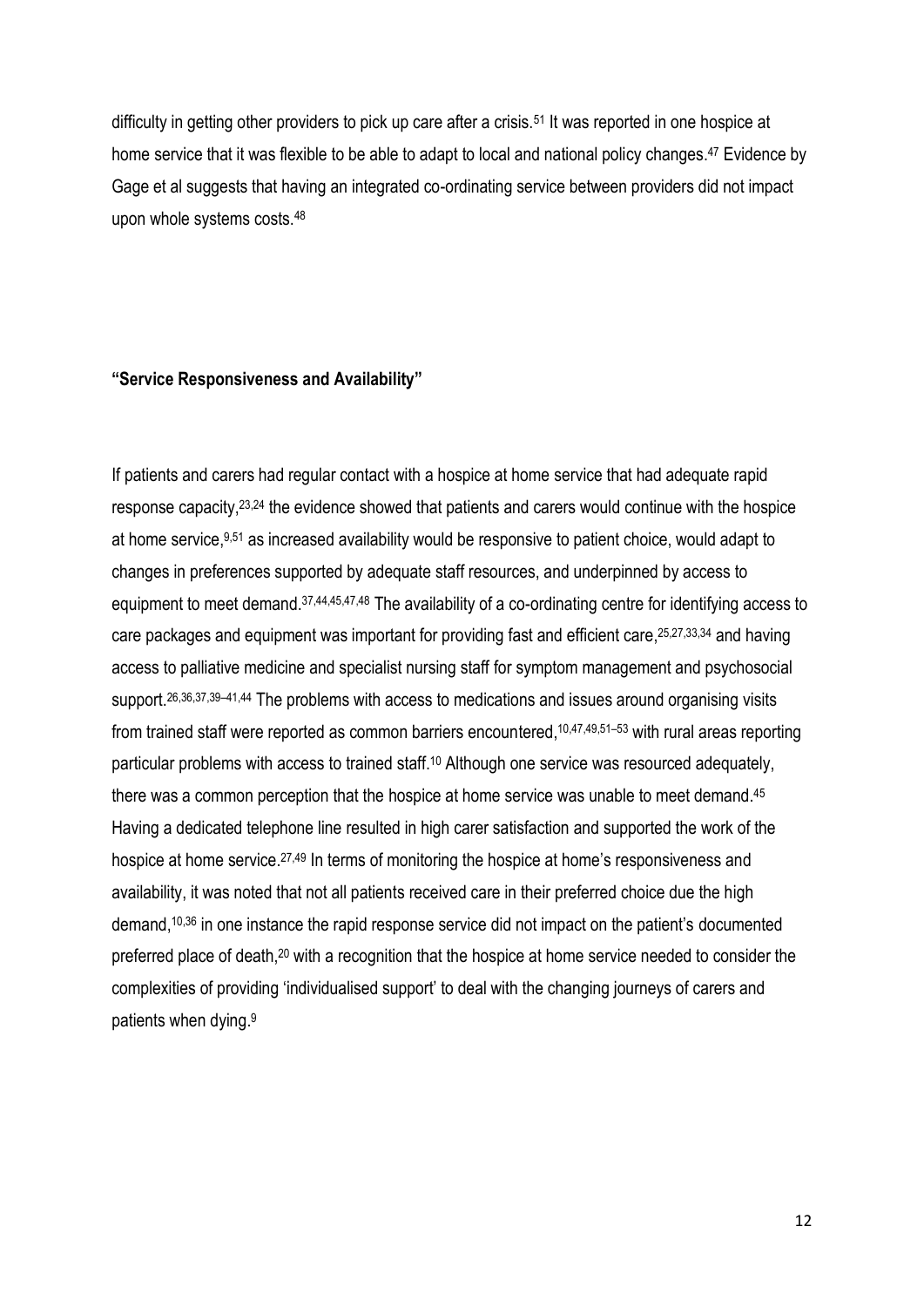#### **"Criteria for Service Admission"**

Primary and community healthcare professionals were using a diverse range of criteria to refer patients for admission to hospice at home services, which demonstrated that referral categories differed across services, resulting in considerable uncertainty from healthcare professionals around which patients to refer. 10,41,46 Carers were keen to be kept informed about referrals, assistance with navigating different healthcare service providers and on-going emotional support for older carers. <sup>41</sup> It was recommended by Purdy et al that GPs needed further training to identify patients early and place them on the End-of-Life Care Register. <sup>25</sup> GPs were important in enabling access to the service, if they deemed that a patient could be cared for at home, <sup>39</sup> and if a family required psychological support and needed practical help for symptom control. 35,36 Referrals were also being appropriately triaged by the senior nurse at the hospice at home service using a RAG rating on the severity of clinical need of the patient and family. In terms of monitoring the criteria for service admission, the main tool used for reporting was whether patients died in their preferred place.<sup>35</sup>

#### **"Knowledge and Skills of Care Providers"**

We found evidence on training to support extended roles to enable specialist hospice at home nurses to provide care, and carers trained to administer medications. 44,45,53,54 Hospice at home staff were valued for their knowledge of navigating complex health systems. <sup>41</sup> GPs were reported to have a patchy understanding of the skills and knowledge of hospice at home staff, <sup>47</sup> preferring to work with fellow GPs. <sup>26</sup> There was substantial evidence that staff were actively undertaking training including specialised palliative care in order to ensure optimal delivery, 9,36,47 additional clinical training for nursing staff,<sup>39</sup> training on navigating palliative care services and the health systems,<sup>27</sup> offering psychological support to help engage patients and carers, communication skills for having a holistic understanding of patient and carer needs, and respecting choice in EOLC. 36,41 We found evidence that the skills of the hospice at home staff had a significant impact on satisfaction and care received.<sup>44,55</sup> Some patients and carers still misunderstood what advance care planning involved, and elderly patients had difficulties in understanding what would be involved in using the hospice at home service.<sup>44,49</sup> It was reported that GPs lacked the skills in assessing palliative care needs, with community nurses finding it difficult to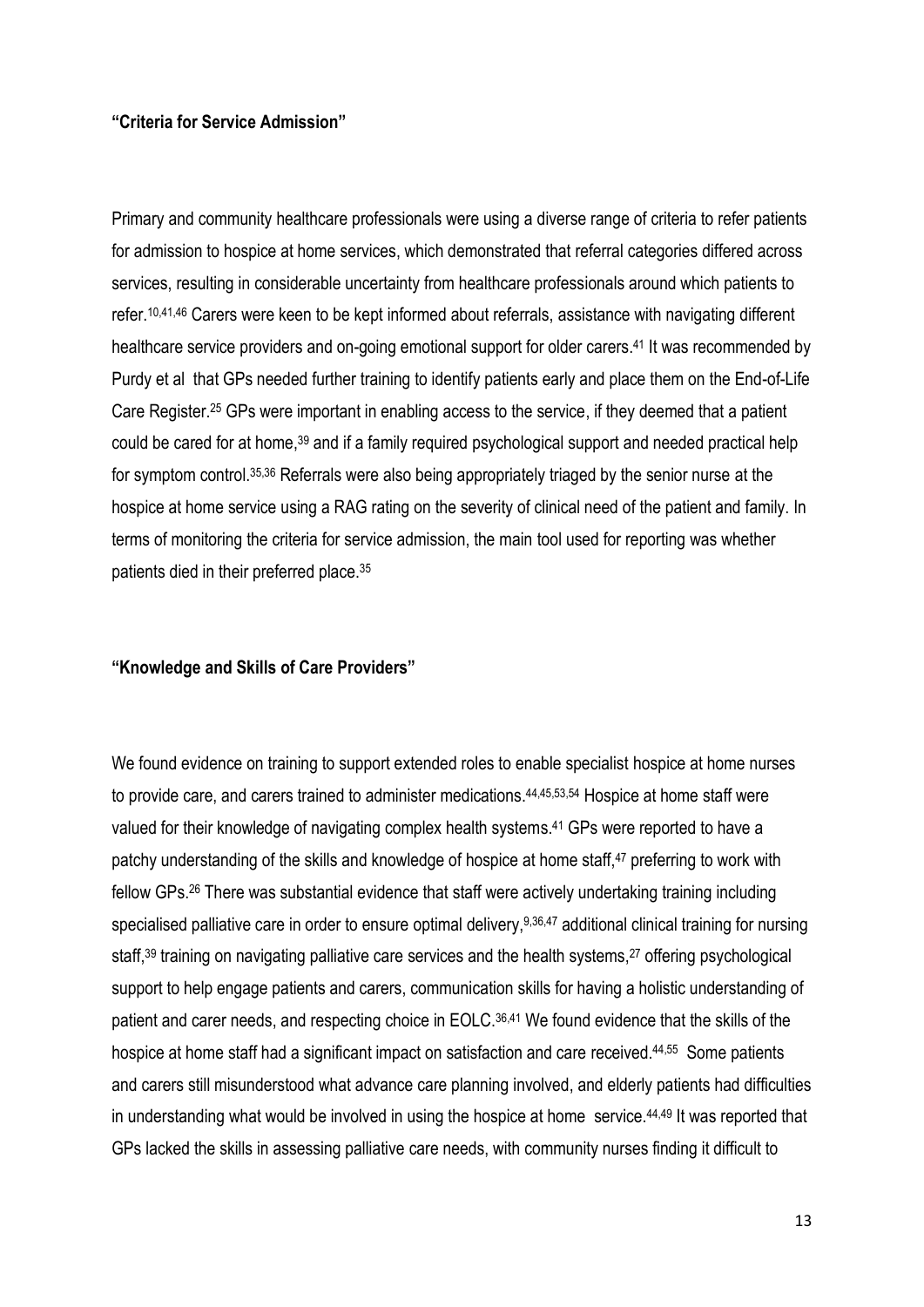discuss advance care planning,<sup>49</sup> and rapid response nurses facing difficulties in the administration of drugs therefore requiring further training. 10

#### **"Integration and Co-ordination"**

We found evidence of successful multiagency collaboration to support the hospice at home service.<sup>39,40,54</sup> While teams of people recognised the importance of sharing information systems on patient records, <sup>23, 24, 54</sup> in practice not all staff registered to access shared electronic records. <sup>26, 27</sup> Strong communication between DNs and hospice at home teams was required to avoid duplication of work and alleviate concerns around the blurring of roles. 8,39,40 Yet, there was also evidence of poor communication by hospice at home services to carers and patients on how hospice at home services worked alongside local services, with patients and carers not knowing what to expect from their hospice at home service, heightening feelings of uncertainty and turbulence at such difficult times. <sup>44</sup> The vast body of evidence showed that hospice at home services were well coordinated with local EOLC services and was demonstrated by the following activities: having a named co-ordinator to assist patients,<sup>38</sup> a link to the service via a GP or DN team,<sup>8,10,41</sup> good communication and co-ordination between DNs and hospice at home teams to deliver cheaper care packages, a shared approach to care planning and communication, 36,47,49 successful delivery of care packages organised by co-ordination centres, <sup>25</sup>–<sup>27</sup> hospice at home services liaising with local community pharmacies for immediate access to drugs, 39,40 and regular visits to patients and carers by the same hospice at home staff to build trust. 55 However there was also evidence of less successful coordination, which included the lack of face-toface communication from the hospice at home service with patients and carers to avoid hospital admission. 25,26,45

#### **"Anticipatory Care"**

We found evidence in one hospice at home service of an expert panel making recommendations for an anticipatory medications system to be in place, and in another hospice at home service ensuring that there was immediate access to medicines and equipment in particular out of hours. 23,24,39,40 There was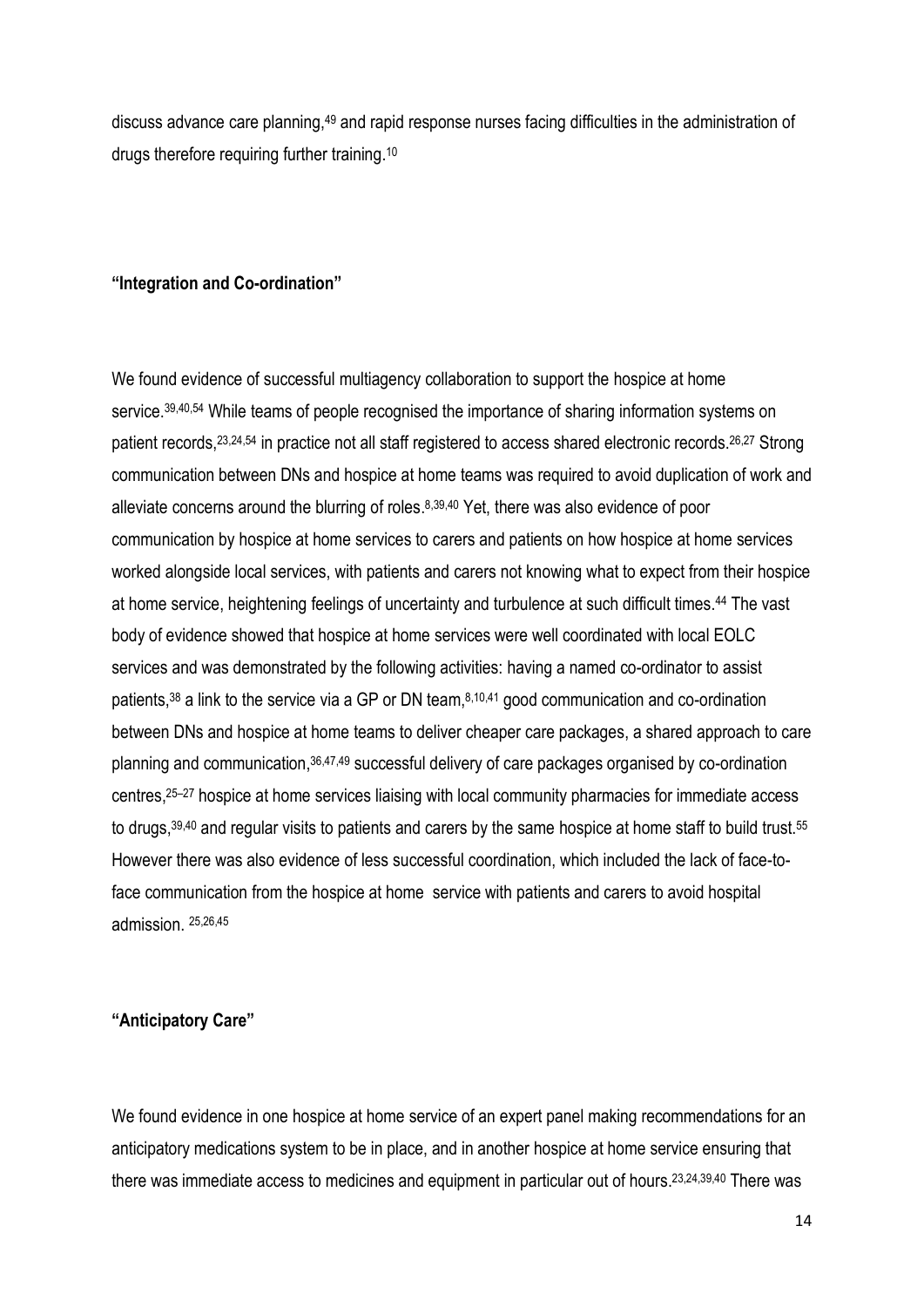evidence of uneven access to availability of drugs with one hospice at home service reporting being fully resourced for their "in-hours" service by careful planning, yet another having a lack of availability. 23,24,47 Some hospice at home services were able to provide anticipatory care through having palliative care pharmacists providing immediate access to medications, and good communication between the hospital and community teams to ensure carers were provided with up-to-date information about providing anticipatory care.39,49 Although there was evidence that healthcare professionals could access the End of Life Care Register through IT systems, sometimes this did not take place.<sup>26,27</sup>

#### **"Support Directed at Carer"**

Hospice at home services were providing holistic support and reassurance to the carer by giving regular updates on referral information and the communication taking place between professionals and across agencies to ensure responsiveness and continuity of care. 10,49 There was widespread agreement in one hospice at home service that supporting carers was part of their work. Family carers were supported following a crisis intervention via follow-up telephone calls, and through the provision of both day and night respite care including practical care supporting family carers' to lead a day-to-day normal life. 27,46,47 There was substantial evidence that carers were being supported based on a co-production model with reciprocal trust between care providers and carers. Carer support from hospice at home services included activities such as: reducing carer burden and providing carer respite which was achieved by hospice at home services providing physical, emotional and social support such as providing a night sitting services, reassurance and peace of mind that patients were being looked after, and staff building up a relationship with a carer to build their confidence; 9,41,44,45,47,51,52 providing emotional support especially to elderly carers;<sup>8,40,44,46,55</sup> providing reassurance about using equipment and carrying out key tasks, and knowledge about what to do in a crisis intervention. 10,41,56 Drawing from the evidence reporting on hospice at home models providing carer support, there was a lack of detail on how hospice at homes supported carers practically and emotionally. 48,55. There was further evidence reported from the carers' perspective that they valued the hospice at home's presence, 10,46 felt supported to lead a normal life, had access to a 24/7 palliative care advice line,<sup>27</sup> and were provided with a bereavement service.<sup>39,44,55</sup> There was limited evidence on carer reported outcomes to find out if carers were receiving adequate support. 20,57

<< Insert Table 6 here >>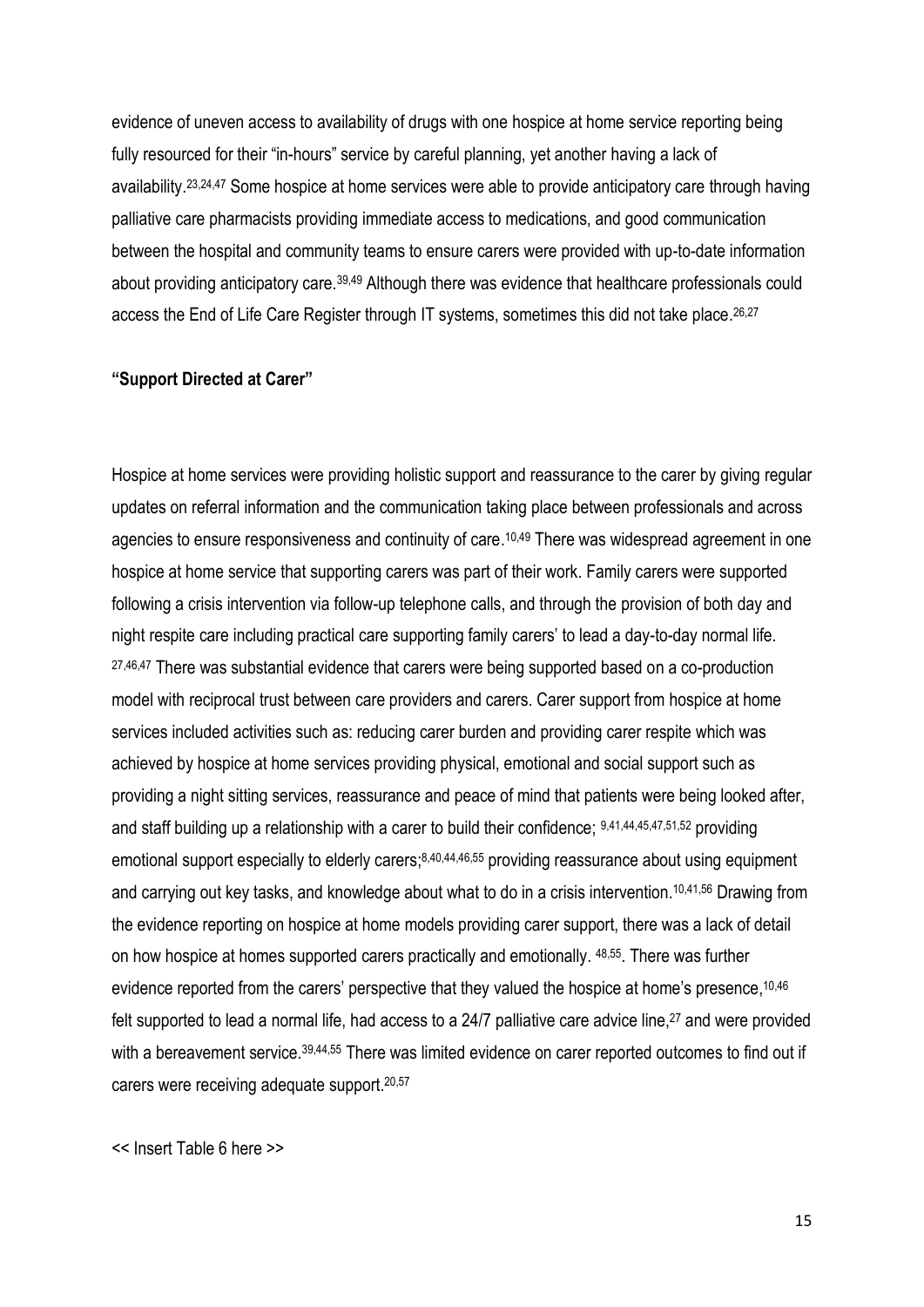#### **Discussion**

The evidence reviewed from each of our context, mechanism and outcome configurations addressed our research question: 'In the existing literature what features of hospice at home models work best, for whom and under what circumstances?'. This review has sought to identify mechanisms that are triggered across a variety of contexts operating at different levels (both individual and collective) within hospice at home services, to achieve specific outcomes. We have started to develop the components of the overarching programme theory (Table 6) to help determine what features of hospice at home models work best, for whom and under what circumstances.

Awareness raising was a key theme that emerged from the literature ("Marketing and Referral"). The paucity of public knowledge about hospice at home services is not isolated to the services alone, but is a wider issue concerning public perceptions about end of life care. Although it is recognised that public attitudes to palliative care are complex, there are nonetheless insufficient conversations about death and dying. The majority of the public would welcome discussions with clinicians in advance about end of life care issues, with an expectation that healthcare professionals will offer insight into addressing the psychological, spiritual, emotional and practical needs of the patient. <sup>58</sup> Support for families caring for the dying at home was perceived by healthcare professionals as not always possible, as budgetary constraints meant that commissioners were uncertain with what the delivery and cost implication were of providing specialist palliative care. This resulted in some patients not being offered a home death, even though it was acknowledged that offering care in a patient's own environment was assumed as where most people would like to be cared for (Sustainable Funding Model").<sup>58</sup>

Holistic care was a repeated theme in the literature, but little attempt was made in discussing how this is interpreted in end of life care ("Support Directed at Carer"). Often thought of as 'patient-centred', 'whole-person' and 'whole situation', the holistic model recognises that changes or disturbances to either the mind, body or spirit can have an overall effect on the health and quality of life of an individual (patient) and the family (usually carers). However, there was little engagement in how it can be universally standardised to help hospice at home services be responsive in providing supportive palliative care. <sup>59</sup> Care-coordination is also recognised as an important part of end of life care services ("Service Responsiveness and Availability"). A recent UK national policy framework addresses what building blocks should be in place for care to be coordinated.<sup>60</sup> These include: shared records, clear roles and responsibilities, a system-wide response, with local systems of care putting the widest range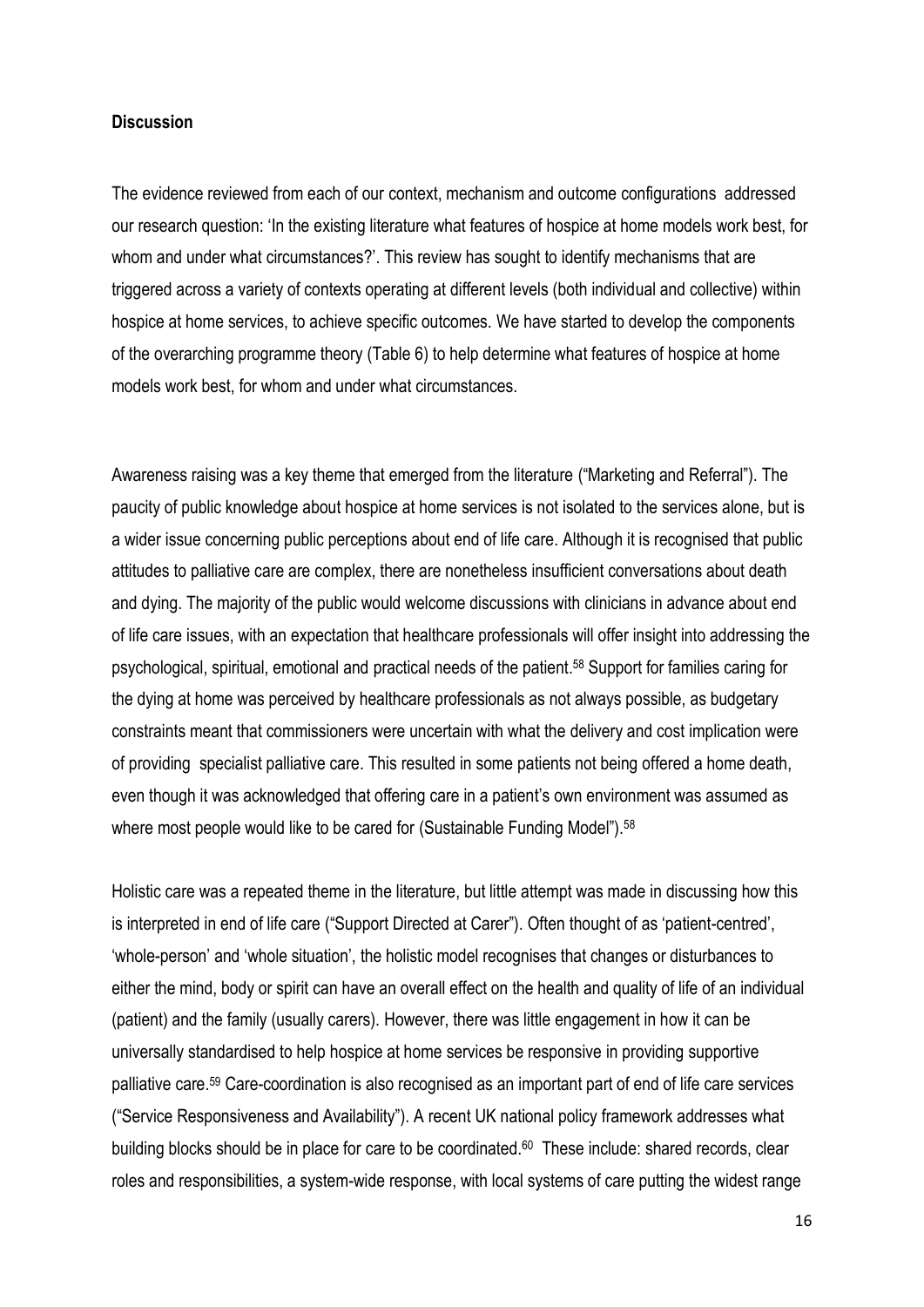of people at the centre, as well as continuity in partnership. The extent to which services are able to identify and put these elements in place is yet to be evaluated ("Integration and Co-ordination").

Non-hospice at home healthcare professionals such as GPs and district nurses were potentially central in determining location of care and preferred place of death (PPD) ("Knowledge and Skills of Care Providers), yet GPs and district nurses often regard other healthcare professionals as having greater responsibility in initiating such discussions, frequently leaving hospice staff as the bearers of bad news in situations where other healthcare professionals have neglected to give patients any warning.<sup>61</sup> This points to the need for more palliative care training in general medical settings, including the importance of discussing PPD with patients where possible as it increases their sense of control, enhances trust and rapport between patients and clinicians contributing to holistic care. 61

An underlying theme that emerged from the evidence was that of inter-professional collaboration to provide integrated clinical care ("Integration and Co-ordination"). Hospice at home services are dependent upon partnerships across health and social care agencies. Yet, it is precisely the structural and organisational factors that are a catalyst and a barrier to seamless care being delivered by hospice at home services. Bliss et al have noted that given the level and number of multiple organisations involved, the broad types of service availability and differing lines of accountability, has meant providing seamless care is challenging. Further research is required to explore the barriers and facilitators to inter-professional working across organisations ("Service Responsiveness and Availability"). <sup>62</sup>

The value of advance care planning (ACP) was also a repeating theme found in our review. ACP allows patients to express their wishes for care prior to sudden deterioration, providing them with supported care options and inclusion in the decision-making process ("Anticipatory Care"). A co-ordinated teambased approach with a clearly identified population at risk of hospitalisation, can reduce admission rates leading to an increased likelihood of patients being allowed to die at home ( "Criteria for Service Admission").<sup>63</sup> Discussions around ACP are a valuable aid, yet, patients' ACPs need to be recorded electronically so that the information is available to emergency services, primary care and hospitals. Electronic records provide an ideal system for sharing key information about future care plans, but need to be accessed and used by professionals in primary and secondary care and regularly updated. We did not find evidence of ACPs being recorded electronically or having a shared electronic database of patient records ( "Anticipatory Care"). 64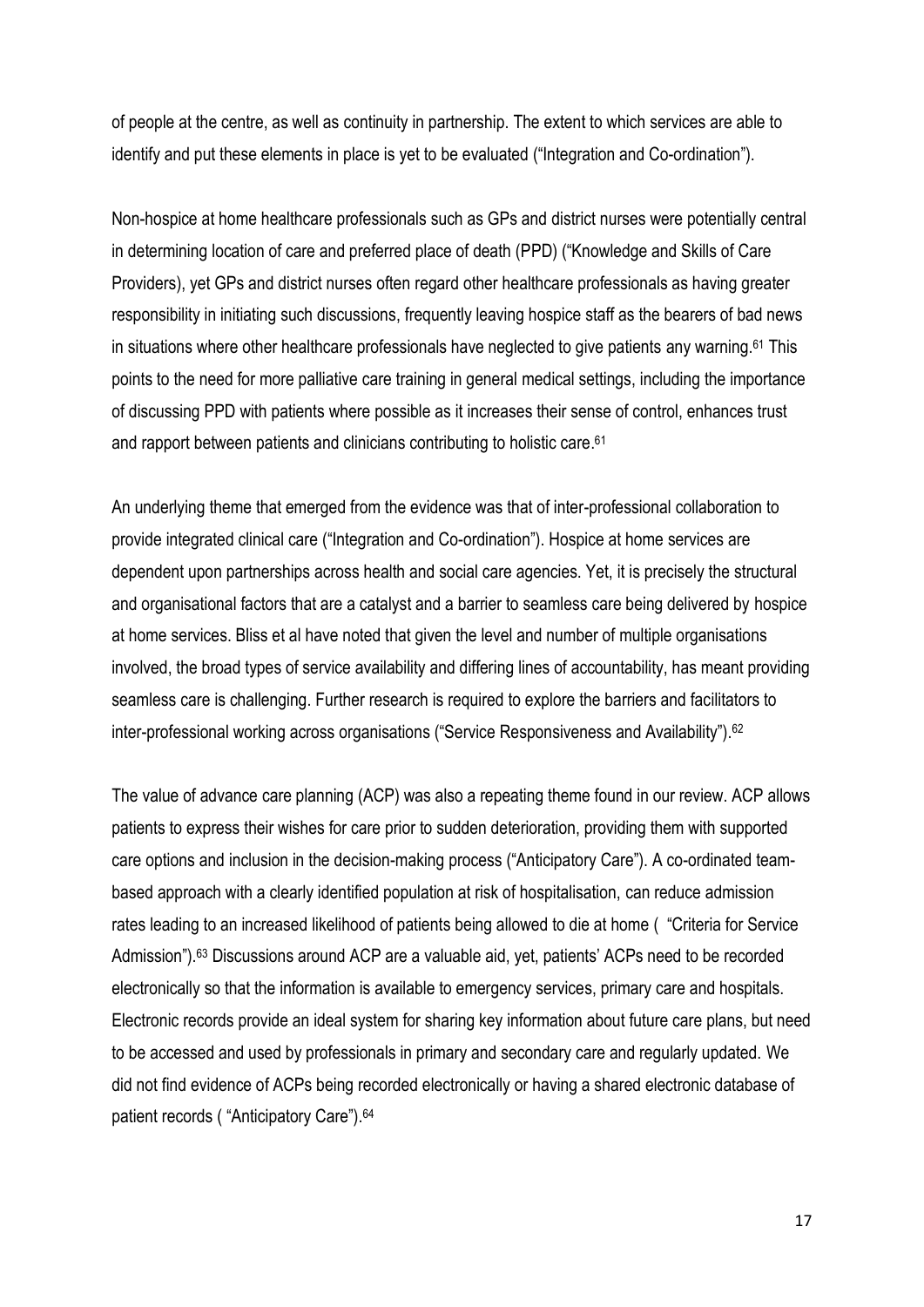#### *Strengths and Limitations of the review*

We have presented a broad picture of hospice at home models that work, for whom and in what circumstances. However, we were only able to use the evidence that was available in the published and grey literature. The published evidence included in our review was only as good as the evidence available, and may be limited in terms of its value in contributing into further understanding the key contextual and background issues.

#### *Implications for policy, future practice and research*

A systematic literature search and review of hospice at home services has been presented focusing upon which models work best, for who and under what circumstances. A realist logic of analysis was applied to help analyse and interpret a diverse body of literature, which was coded deductively, inductively and retroductively. Key areas to be taken into account for policy considerations include promoting the sustainability of a service supported through local and national cross-collaboration partnerships, with local policy activity aimed at increasing the hospice at home service's profile with patients and healthcare professionals.

For future clinical practice, commissioners and healthcare professionals require further exposure to understanding the value hospice at home services undertake in providing specialist palliative care skills and knowledge, appreciating the complexities around navigating local health systems, and ensuring that suitable and timely referrals are made to services. The importance of supporting carers and patients with appropriate service arrangements, available staff as well as having anticipatory care in place was highlighted.

Gaps for future research include the need for a clearer understanding of the referral categories, training for GPs and community nurses in assessing palliative care needs, better care co-ordination, and lastly, meaningful engagement activity with stakeholders involved in EOLC service delivery to ensure partnership working and sustainability. The latter of which will be addressed through our ongoing national realist evaluation of hospice at home services. 13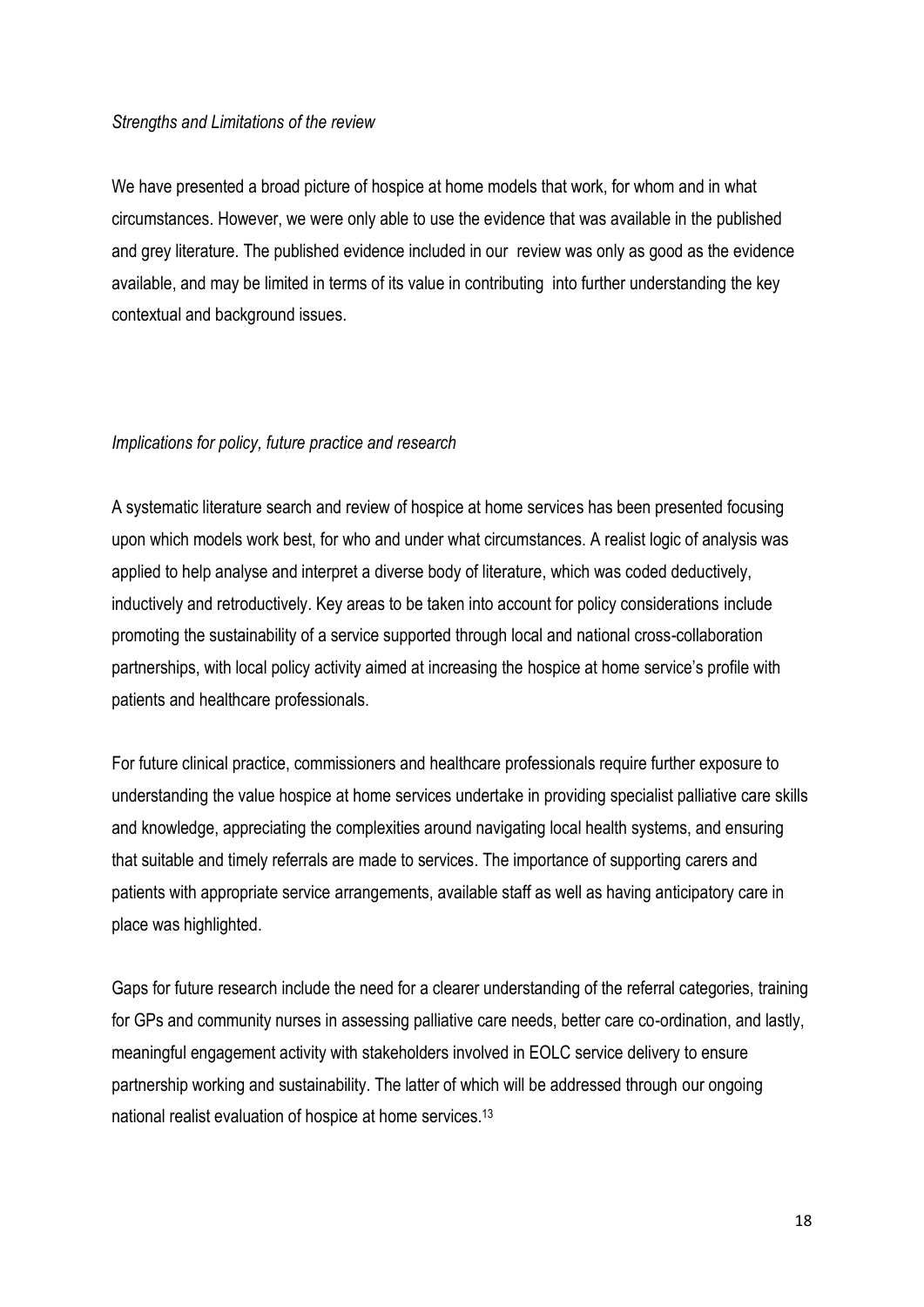#### **Conclusion**

Our literature review showed how it was possible to develop a coherent framework and test it against 34 published papers and abstracts. Unlike systematic reviews which focus primarily on methodological design and research outcomes, central to this review was theory building, and our programme theories provide a framework that can be built upon as further evidence emerges. Future work should include exploration and refinement of these eight programme theories through consideration with other theories, and tested against new data from empirical studies. 32

#### **Authorship**

With respect to the authorship of this article: FH, CBr, CB undertook the review, CBr conducted the search, PW provided methodological guidance, FH, CBr, CB analysed / interpreted the evidence, FH and CBr wrote the first draft, PW provided feedback on the first draft; all authors contributed to drafts and approved the final version.

#### **Declaration of conflicts of interest**

The Authors declare that there is no conflict of interest.

#### **Funding**

The author(s) received no financial support for the research, authorship and/or publication of this article.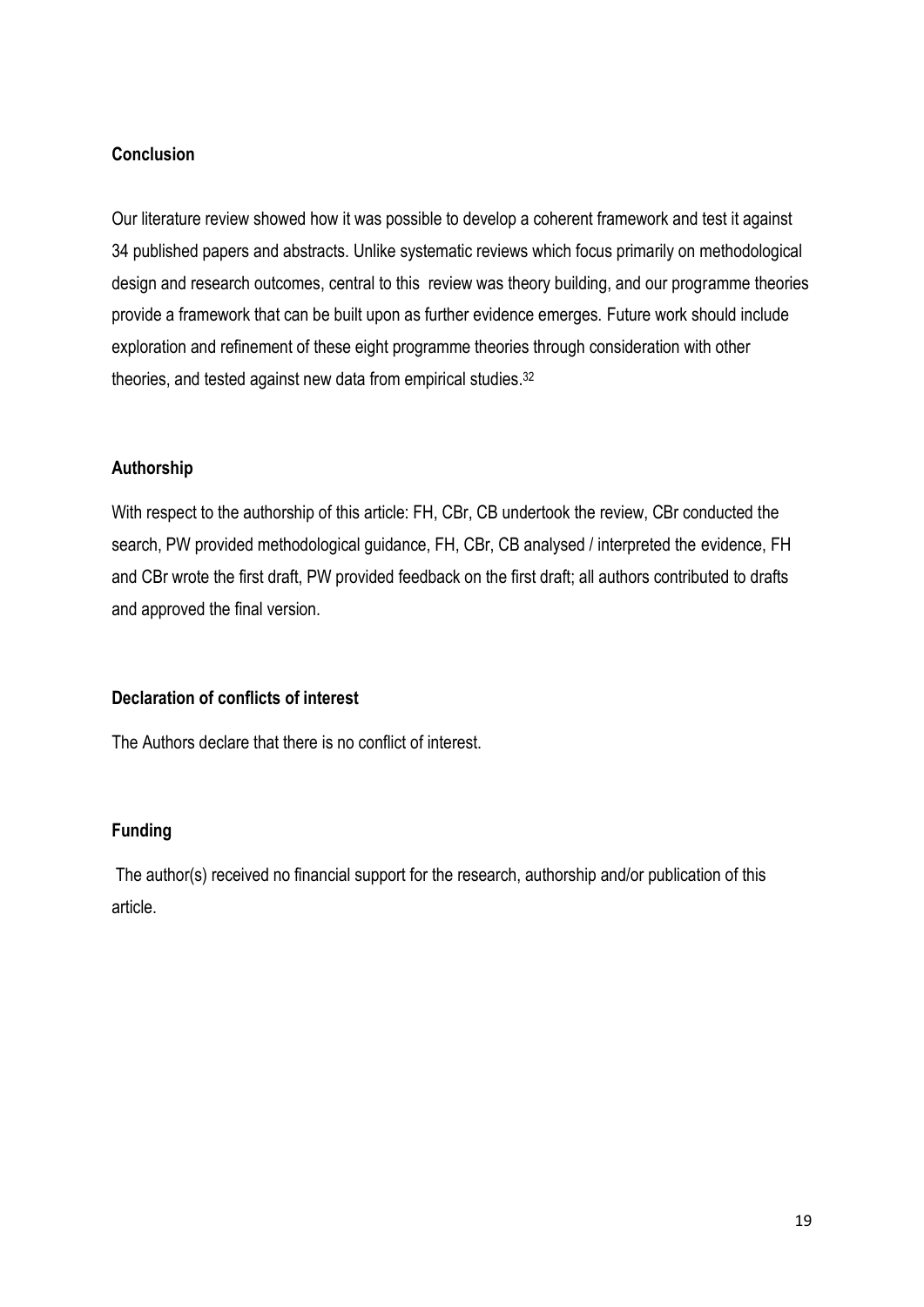### **References**

- 1. World Health Organisation. *Integrating palliative care and symptom relief into primary health care: A WHO guide for planners, implementers and planners*. 2018.
- 2. Department of Health. *End of life care strategy End of Life Care Strategy Promoting high quality care for all adults at the end of life 'How people die remains in the memory of those who live on' Founder of the Modern Hospice Movement*, www.dh.gov.uk/publications (2008, accessed 5 October 2018).
- 3. Gomes B, Higginson IJ, Calanzani N, et al. Preferences for place of death if faced with advanced cancer: A population survey in England, Flanders, Germany, Italy, The Netherlands, Portugal and Spain. *Ann Oncol*. Epub ahead of print 2012. DOI: 10.1093/annonc/mdr602.
- 4. Shepperd S, Wee B, Straus SE. Hospital at home: home-based end of life care. In: Shepperd S (ed) *Cochrane Database of Systematic Reviews*. Chichester, UK: John Wiley & Sons, Ltd, p. CD009231.
- 5. Gomes B, Calanzani N, Gysels M, et al. Heterogeneity and changes in preferences for dying at home: A systematic review. *BMC Palliative Care*. Epub ahead of print 2013. DOI: 10.1186/1472- 684X-12-7.
- 6. Higginson IJ, Sarmento VP, Calanzani N, et al. Dying at home Is it better: A narrative appraisal of the state of the science. *Palliative Medicine*. Epub ahead of print 2013. DOI: 10.1177/0269216313487940.
- 7. Leadbeater,C, Garber J. Dying for Change. *DemosCoUk*.
- 8. Jack, Barbara, Groves, Karen, Baldry, Catherine, Gaunt, Kathryn, Sephton, Jan, Whelan, Alison, Whomersley S-J. *Evaluation of the Queenscourt at Home Pilot Service – Executive Summary*, https://www.google.co.uk/\_/chrome/newtab?espv=2&ie=UTF-8 (2010, accessed 14 June 2017).
- 9. Jack BA, Baldry CR, Groves KE, et al. Supporting home care for the dying: an evaluation of healthcare professionals' perspectives of an individually tailored hospice at home service. *J Clin Nurs* 2013; 22: 2778–2786.
- 10. King G, Mackenzie J, Smith H, et al. Dying at home: evaluation of a hospice rapid-response service. *Int J Palliat Nurs* 2000; 6: 280–287.
- 11. Richardson, H, Thomson A. Feedback on the survey of hospice at home. *Help the Hospices.*
- 12. Bell G, Greene K, Hunt J VS. Developing national standards for hospice-at-home services. *End life J* 2013; 3: 1–5.
- 13. Butler C, Brigden C, Gage H, et al. Optimum hospice at home services for end-of-life care: protocol of a mixed-methods study employing realist evaluation. *BMJ Open*. Epub ahead of print 2018. DOI: 10.1136/bmjopen-2017-021192.
- 14. Rycroft-Malone J, McCormack B, Hutchinson AM, et al. Realist synthesis: illustrating the method for implementation research. *Implement Sci*. Epub ahead of print 2012. DOI: 10.1186/1748- 5908-7-33.
- 15. BHASKAR R. On the Possibility of Social Scientific Knowledge and the Limits of Naturalism. *J Theory Soc Behav*. Epub ahead of print 1978. DOI: 10.1111/j.1468-5914.1978.tb00389.x.
- 16. Marchal, B, Kegel, G. Van Belle S. Theory and Realist Method. In: *Doing Realist Research*. London: SAGE Pubications, 2018, pp. 79–89.
- 17. Pawson R, Greenhalgh T, Harvey G, et al. Realist synthesis an introduction. *ESRC Res Methods Program*. Epub ahead of print 2004. DOI: 10.1186/1748-5908-7-33.
- 18. Wong G. RAMESES publication standards: realist syntheses. *BMC Med*. Epub ahead of print 2013. DOI: 10.1186/1741-7015-11-21.
- 19. Jagosh J, Pluye P, Wong G, et al. Critical reflections on realist review: Insights from customizing the methodology to the needs of participatory research assessment. *Res Synth Methods*. Epub ahead of print 2013. DOI: 10.1002/jrsm.1099.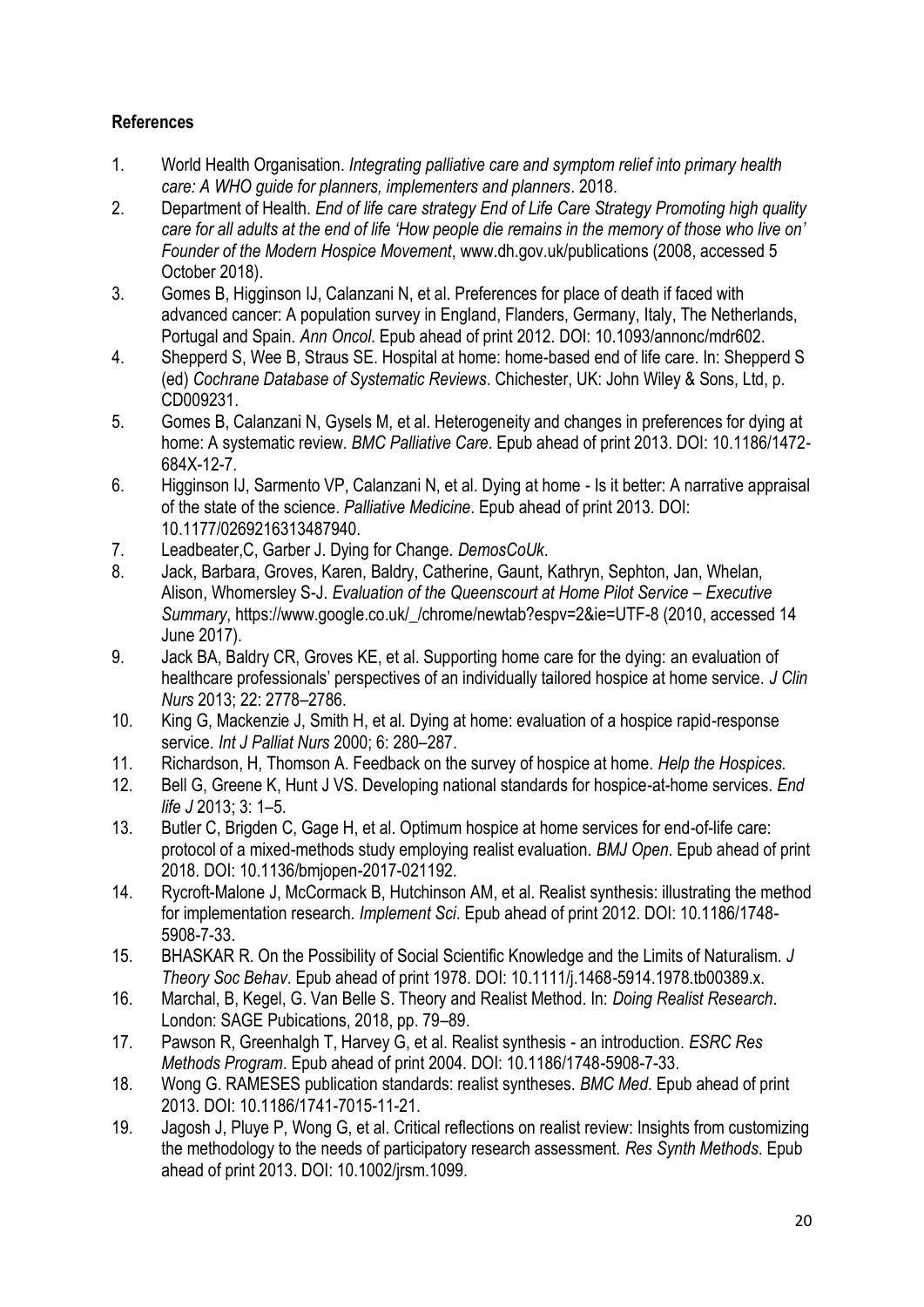- 20. Holdsworth LM, Gage H, Coulton S, et al. A quasi-experimental controlled evaluation of the impact of a hospice rapid response community service for end-of-life care on achievement of preferred place of death. *Palliat Med* 2015; 29: 817–825.
- 21. Jagosh M, Macaulay A, Pluye P, et al. Uncovering the Benefits of Participatory Research: Implications of a Realist Review for Health Research and Practice. *Milbank Q*. Epub ahead of print 2012. DOI: 10.1111/j.1468-0009.2012.00665.x.
- 22. Stolsz L. *Literature Review of the Evidence Base for a Hospice at Home Service*. Canterbury, 2008.
- 23. Addington-Hall J, Gerard K, Brien S, England H, Salisbury C, Leydon G, Brailsford S, Moore M, Heaney D, Todd C L V. Variations in 'Out of hours' end of life care service provision across primary care organisations in England and Scotland: The case of nursing care (oral presentation). *Palliat Med* 2012; 26: 426–427.
- 24. Addington-Hall J, Gerard K, Brien S, Brailsford S, Salisbury C, Heaney D, Todd C, Moore M, Leydon G, England H L V. Variations in out of hours end of life care provision across primary care organisations in England and Scotland. Final Report. NIHR Service Delivery and Organistaion programme. *Southampt Queen's Print Controll HMSO; 2013 Rep No http//www.netscc.ac.uk/hsdr/files/project/SDO\_FR\_08-1813-259\_V01.pdf*, https://www.escholar.manchester.ac.uk/uk-ac-man-scw:236808 (2013, accessed 20 July 2017).
- 25. Purdy S, Lasseter G, Griffin T, et al. Impact of the Marie Curie Cancer Care Delivering Choice Programme in Somerset and North Somerset on place of death and hospital usage: a retrospective cohort study. *BMJ Support Palliat Care* 2015; 5: 34–39.
- 26. Wye L, Lasseter G, Percival J, et al. *Independent Evaluation of the Marie Curie Cancer Care Delivering Choice Programme in Somerset and North Somerset*, www.bristol.ac.uk/socialcommunity-medicine (2012, accessed 24 July 2017).
- 27. Wye L, Lasseter G, Percival J, et al. What works in 'real life' to facilitate home deaths and fewer hospital admissions for those at end of life?: results from a realist evaluation of new palliative care services in two English counties. *BMC Palliat Care* 2014; 13: 37.
- 28. Johnson MJ, May CR. Promoting professional behaviour change in healthcare: What interventions work, and why? A theory-led overview of systematic reviews. *BMJ Open*; 5. Epub ahead of print 2015. DOI: 10.1136/bmjopen-2015-008592.
- 29. Wilson P, Mathie E, Poland F, et al. How embedded is public involvement in mainstream health research in England a decade after policy implementation? A realist evaluation. *J Heal Serv Res Policy* 2018; 23: 98–106.
- 30. Pawson R. *Evidence-based policy : a realist perspective*. SAGE, 2006.
- 31. Carr T, Quinlan E, Robertson S, et al. Adapting realist synthesis methodology: The case of workplace harassment interventions. *Res Synth Methods*. Epub ahead of print 2017. DOI: 10.1002/jrsm.1261.
- 32. Cooper C, Lhussier M, Shucksmith J, et al. Protocol for a realist review of complex interventions to prevent adolescents from engaging in multiple risk behaviours. *BMJ Open*; 7. Epub ahead of print 2017. DOI: 10.1136/bmjopen-2016-015477.
- 33. Baldry C, Jack B, Groves K, et al. 'Made to fit': filling critical gaps with a hospice at home service. *BMJ Support Palliat Care* 2011; 1: 236–236.
- 34. Baldry CR, Jack BA, Groves KE, et al. Establishing a hospice at home service: lessons to share. *Int Pract Dev J*; 1, http://www.fons.org/library/journal.aspx (2011, accessed 20 July 2017).
- 35. Buck J, Moth L, Webb L, Morgan L, Morris Z, Lay M BS. Hospice at Home Optimising care and enabling home death. *BMJ Support Palliat Care*; 4 (Suppl 1.
- 36. Buck J, Webb L, Moth L, et al. Persistent inequalities in Hospice at Home provision. *BMJ Supportive and Palliative Care*, 2018. Epub ahead of print 2018. DOI: 10.1136/bmjspcare-2017- 001367.
- 37. Addicott R, Dewar S. Improving Choice at End of Life: A descriptive analysis of the impact and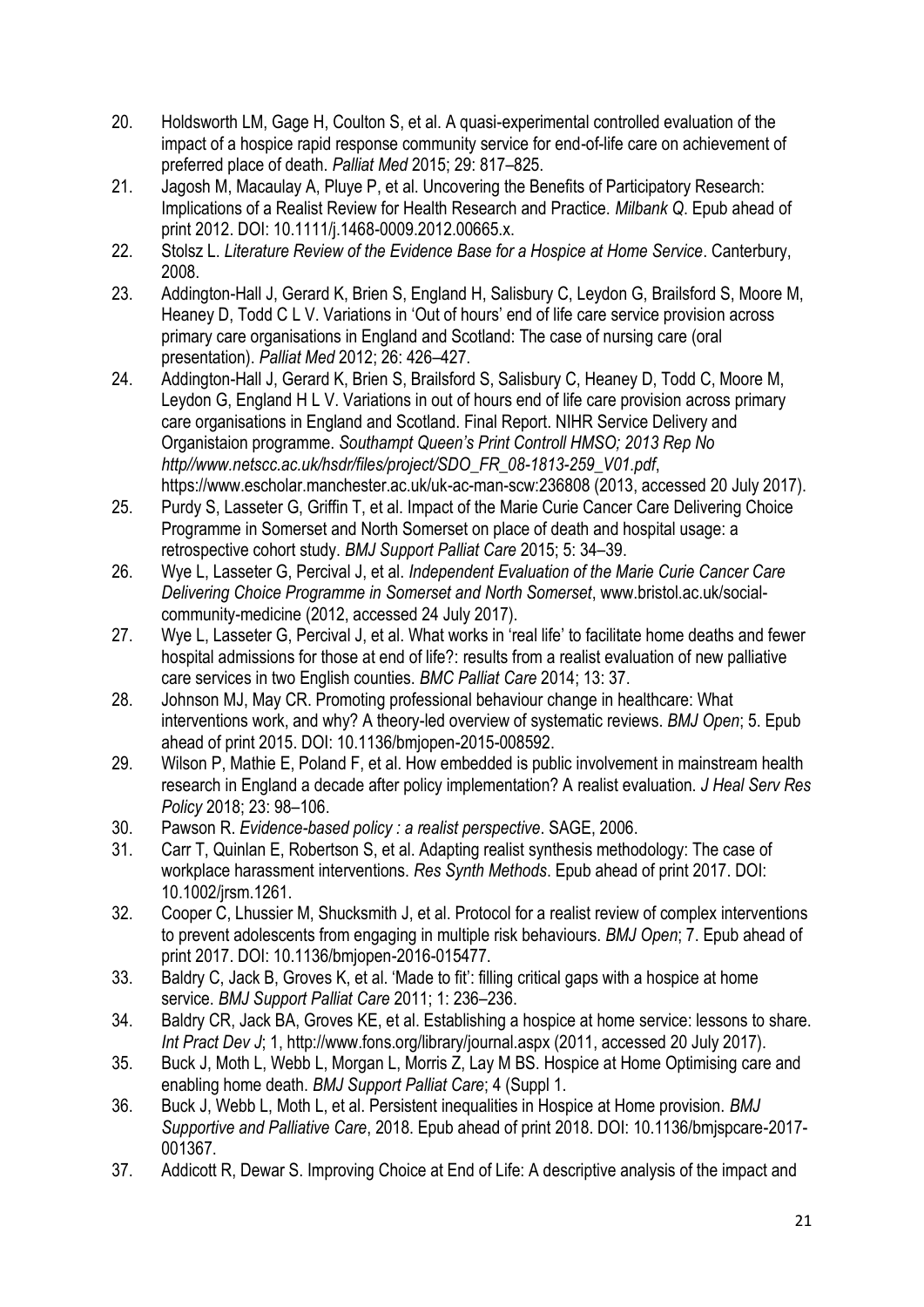costs of the Marie Curie Choice programme in Lincolnshire - Rachael Addicott, Steve Dewar - The King's Fund, April 2008, www.kingsfund.org.uk (2008, accessed 20 July 2017).

- 38. Payne, Sheila, Seymour, Jane, Ingleton, Christine, Sargeant, Anita, Kidd H. *Independent Evaluation of the Marie Curie Cancer Care 'Delivering Choice Programme'*. 2008.
- 39. Travers E, Grady A. Hospice at home 1: the development of a crisis intervention service. *Int J Palliat Nurs* 2002; 8: 162–168.
- 40. Grady A, Travers E. Hospice at home 2: evaluating a crisis intervention service. *Int J Palliat Nurs* 2003; 9: 326–335.
- 41. Jack BA, Mitchell TK, Cope LC, et al. Supporting older people with cancer and life-limiting conditions dying at home: a qualitative study of patient and family caregiver experiences of Hospice at Home care. *J Adv Nurs* 2016; 72: 2162–2172.
- 42. Campbell M, Grande G, Wilson C, et al. Exploring differences in referrals to a hospice at home service in two socio-economically distinct areas of Manchester, UK. *Palliat Med* 2010; 24: 403– 409.
- 43. Grande GE, McKerral A, Todd CJ. Which cancer patients are referred to Hospital at Home for palliative care? *Palliat Med* 2002; 16: 115–123.
- 44. McLaughlin D, Sullivan K, Hasson F. Hospice at Home service: the carer's perspective. *Support Care Cancer* 2007; 15: 163–170.
- 45. Sullivan KA, McLaughlin D, Hasson F. Exploring district nurses' experience of a hospice at home service. *Int J Palliat Nurs* 2005; 11: 458–466.
- 46. Jack BA, O'Brien MR, Scrutton J, et al. Supporting family carers providing end-of-life home care: a qualitative study on the impact of a hospice at home service. *J Clin Nurs* 2014; 24: 131–140.
- 47. Lucas B, Small N, Greasley P, et al. A reassuring presence: An evaluation of Bradford District Hospice at Home service. *BMC Palliat Care* 2008; 7: 9.
- 48. Gage H, Holdsworth LM, Flannery C, et al. Impact of a hospice rapid response service on preferred place of death, and costs. *BMC Palliat Care* 2015; 14: 75.
- 49. Wilson J, Steers J, Steele K, et al. Service evaluation of community-based palliative care and a hospice-at-home service. *End Life J*; 5, http://eolj.bmj.com/content/5/1/e000004.citation-tools (2015, accessed 20 July 2017).
- 50. Todd C, Grande G, Barclay S, et al. General practitioners' and district nurses' views of hospital at home for palliative care. *Palliat Med* 2002; 16: 251–254.
- 51. Butler C, Holdsworth L. Setting up a new evidence-based hospice-at-home service in England. *Int J Palliat Nurs* 2013; 19: 355–359.
- 52. Butler C, Holdsworth LM, Coulton S, et al. Evaluation of a hospice rapid response community service: a controlled evaluation. *BMC Palliat Care* 2012; 11: 11.
- 53. Exley C, Tyrer F. Bereaved carers' views of a hospice at home service. *Int J Palliat Nurs* 2005; 11: 242–246.
- 54. Waight C, Noble B. Dying at home the Midhurst way. *Futur Healthc J* 2018; 5: 7–9.
- 55. Holdsworth LM. Bereaved carers' accounts of the end of life and the role of care providers in a 'good death': A qualitative study. *Palliat Med* 2015; 29: 834–841.
- 56. Milewa T. Representation and legitimacy in health policy formulation at a national level: Perspectives from a study of health technology eligibility procedures in the United Kingdom. *Health Policy (New York)* 2008; 85: 356–362.
- 57. Grande GE, Farquhar MC, Barclay SIG, et al. Caregiver bereavement outcome: relationship with hospice at home, satisfaction with care, and home death. *J Palliat Care* 2004; 20: 69–77.
- 58. McIlfatrick S, Noble H, McCorry NK, et al. Exploring public awareness and perceptions of palliative care: A qualitative study. *Palliat Med*. Epub ahead of print 2014. DOI: 10.1177/0269216313502372.
- 59. Ahmed N, Ahmedzai SH, Collins K, et al. Holistic assessment of supportive and palliative care needs: The evidence for routine systematic questioning. *BMJ Support Palliat Care*. Epub ahead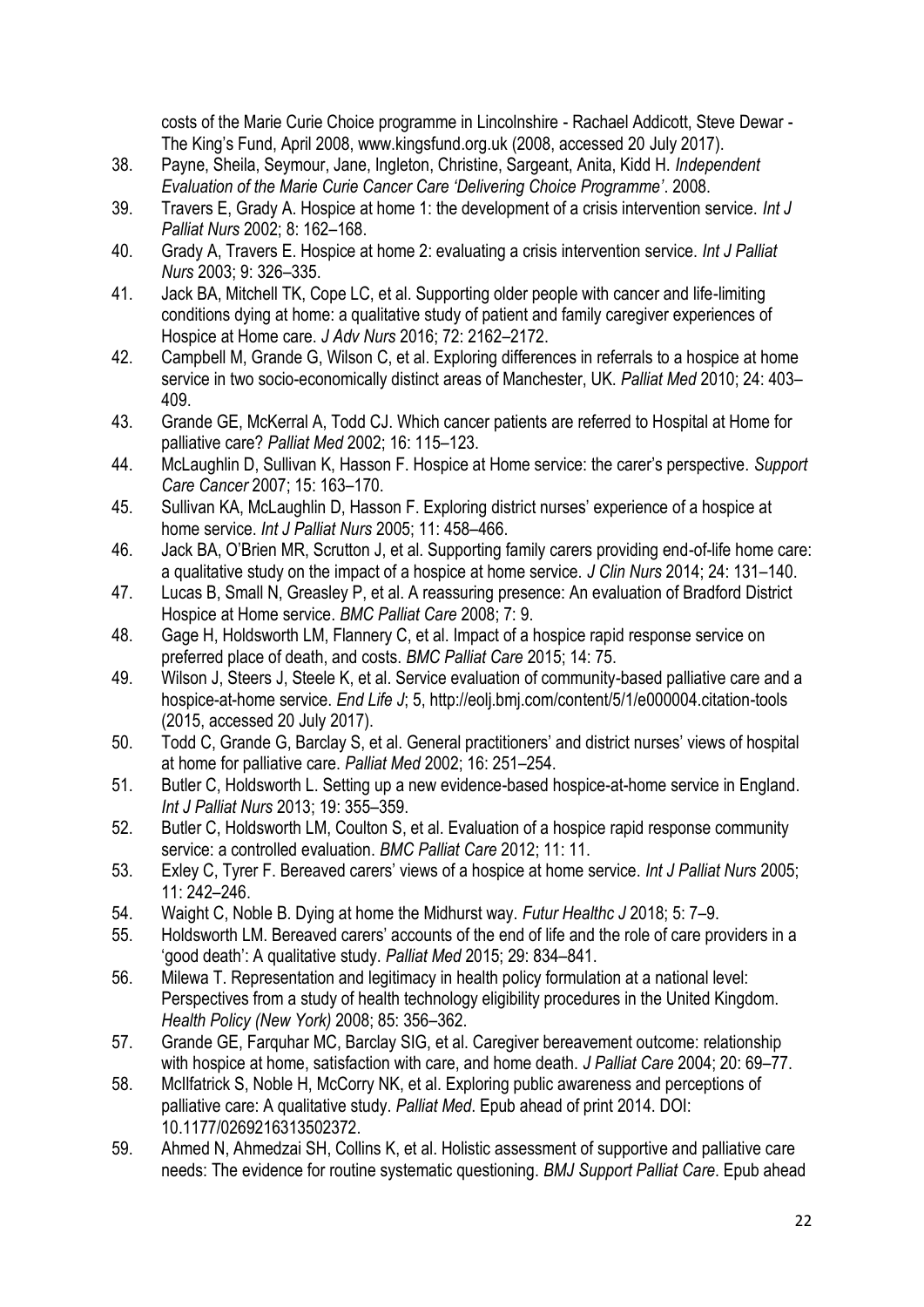of print 2014. DOI: 10.1136/bmjspcare-2012-000324.

- 60. National Palliative and End of Life Care Partnership. *Ambitions for Palliative and End of Life Care: A national framework for local action 2015-2020*, www.endoflifecareambitions.org.uk (accessed 5 October 2018).
- 61. Fields A, Finucane AM, Oxenham D. Discussing preferred place of death with patients: staff experiences in a UK specialist palliative care setting. *Int J Palliat Nurs*. Epub ahead of print 2013. DOI: 10.12968/ijpn.2013.19.11.558.
- 62. Bliss, Sarah Cowley, Alison While J. Interprofessional working in palliative care in the community: a review of the literature. *J Interprof Care*. Epub ahead of print 2000. DOI: 10.1080/jic.14.3.281.290.
- 63. Baker A, Leak P, Ritchie LD, et al. Anticipatory care planning and integration: a primary care pilot study aimed at reducing unplanned hospitalisation. *Br J Gen Pract*. Epub ahead of print 2012. DOI: 10.3399/bjgp12X625175.
- 64. Denvir MA, Murray SA, Boyd KJ. Future care planning: A first step to palliative care for all patients with advanced heart disease. *Heart*. Epub ahead of print 2015. DOI: 10.1136/heartjnl-2014-306724.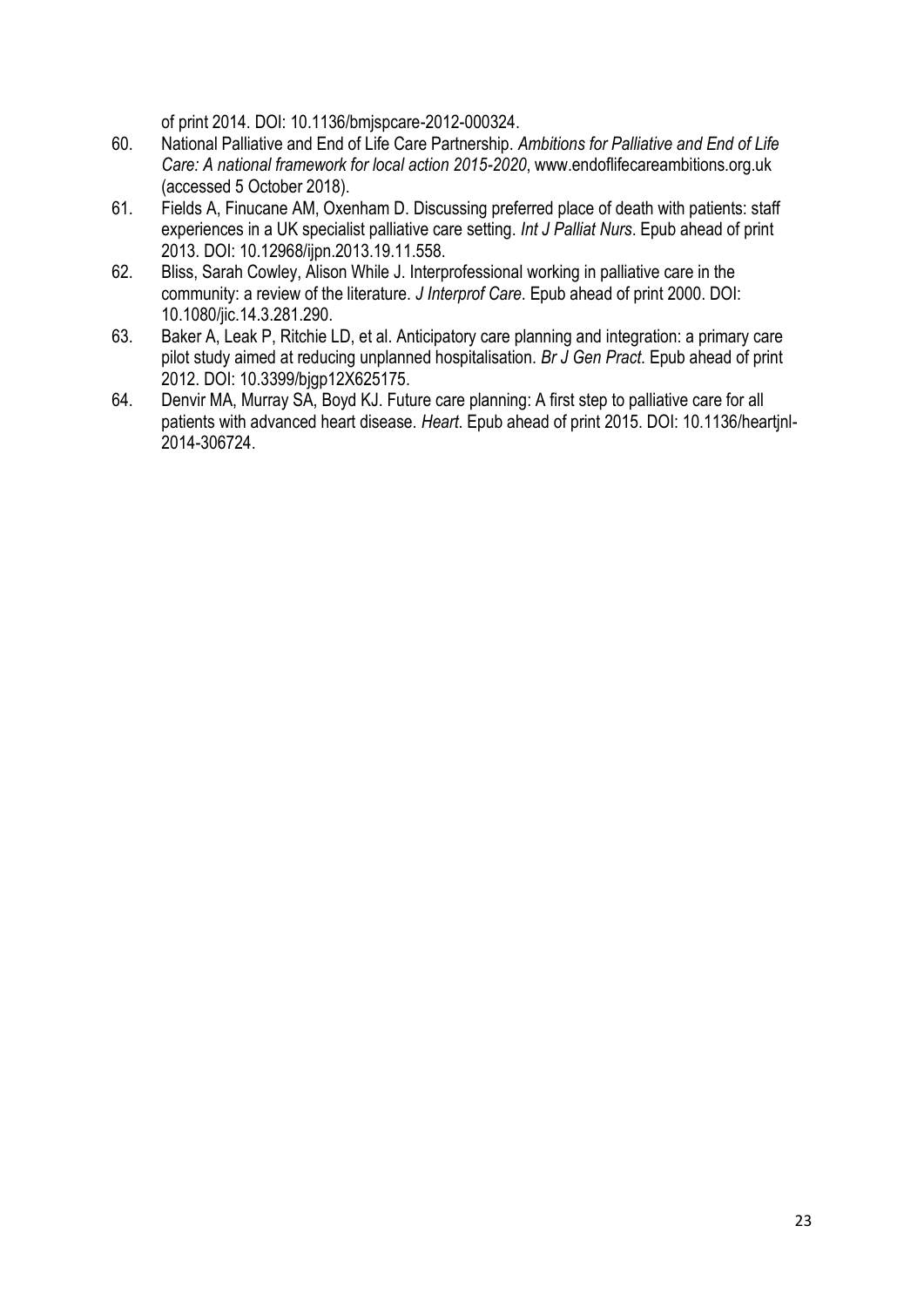#### **Figure 1: Search method**

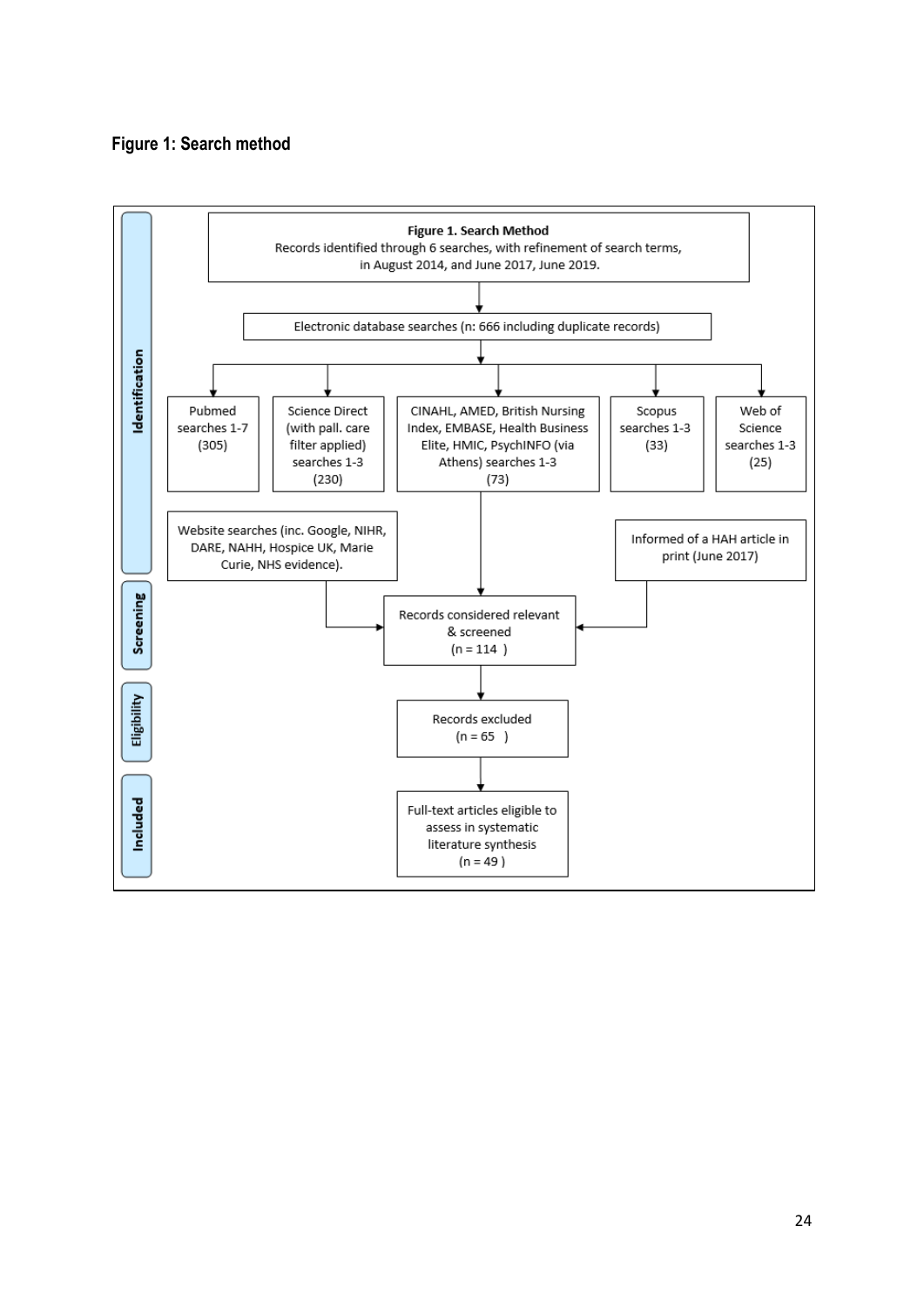

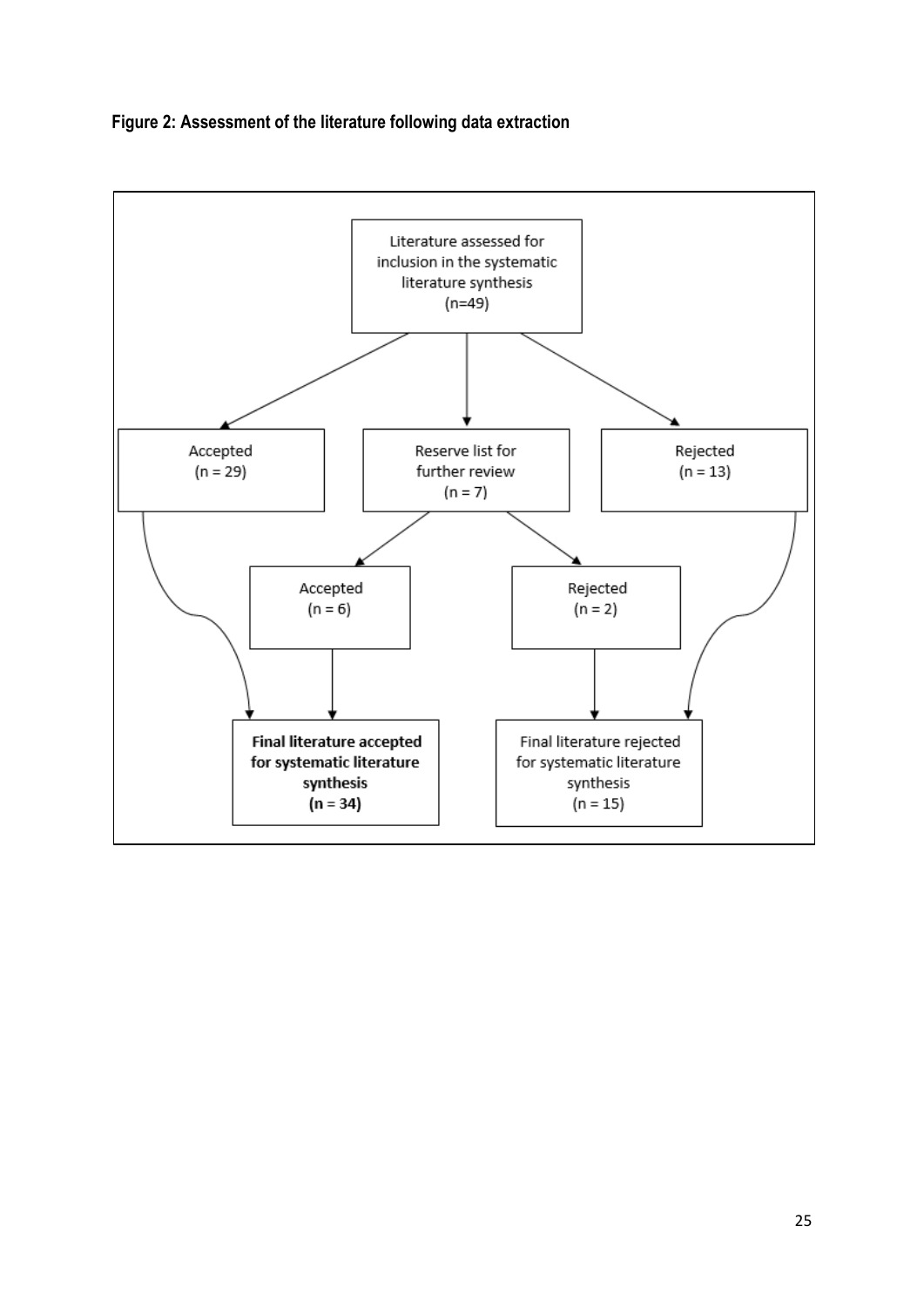| <b>Standard</b><br><b>Number</b> | <b>Statement</b>                                                                                                                                                                                                                                                         |
|----------------------------------|--------------------------------------------------------------------------------------------------------------------------------------------------------------------------------------------------------------------------------------------------------------------------|
| 1                                | The hospice-at-home service has a workforce<br>management, education and development strategy that<br>ensures the competence and confidence in practice of<br>its employees to deliver and support high-quality clinical<br>services                                     |
| $\overline{2}$                   | The hospice-at-home service is integrated into the local<br>end-of-life care service provision and involved in providing<br>coordinated care for patients and families                                                                                                   |
| 3                                | The hospice-at-home service clearly defines and<br>communicates referral criteria and pathways to all referrers,<br>key stakeholders and other partners                                                                                                                  |
| 4                                | The hospice-at-home service ensures that any patient,<br>and their families and carers, receive the service information<br>required to enable them to make informed choices in<br>relation to their preferred place of care and support,<br>including at the end of life |
| 5                                | The hospice-at-home team's care and support service, in<br>partnership with other agencies, meets the assessed needs<br>of patients, carers and families                                                                                                                 |
| 6                                | The hospice-at-home service has systems and processes<br>to ensure pre-and post-bereavement support for patients<br>(where appropriate), carers and families                                                                                                             |

### **Table 1 NAHH core standards (Bell et al 2013)**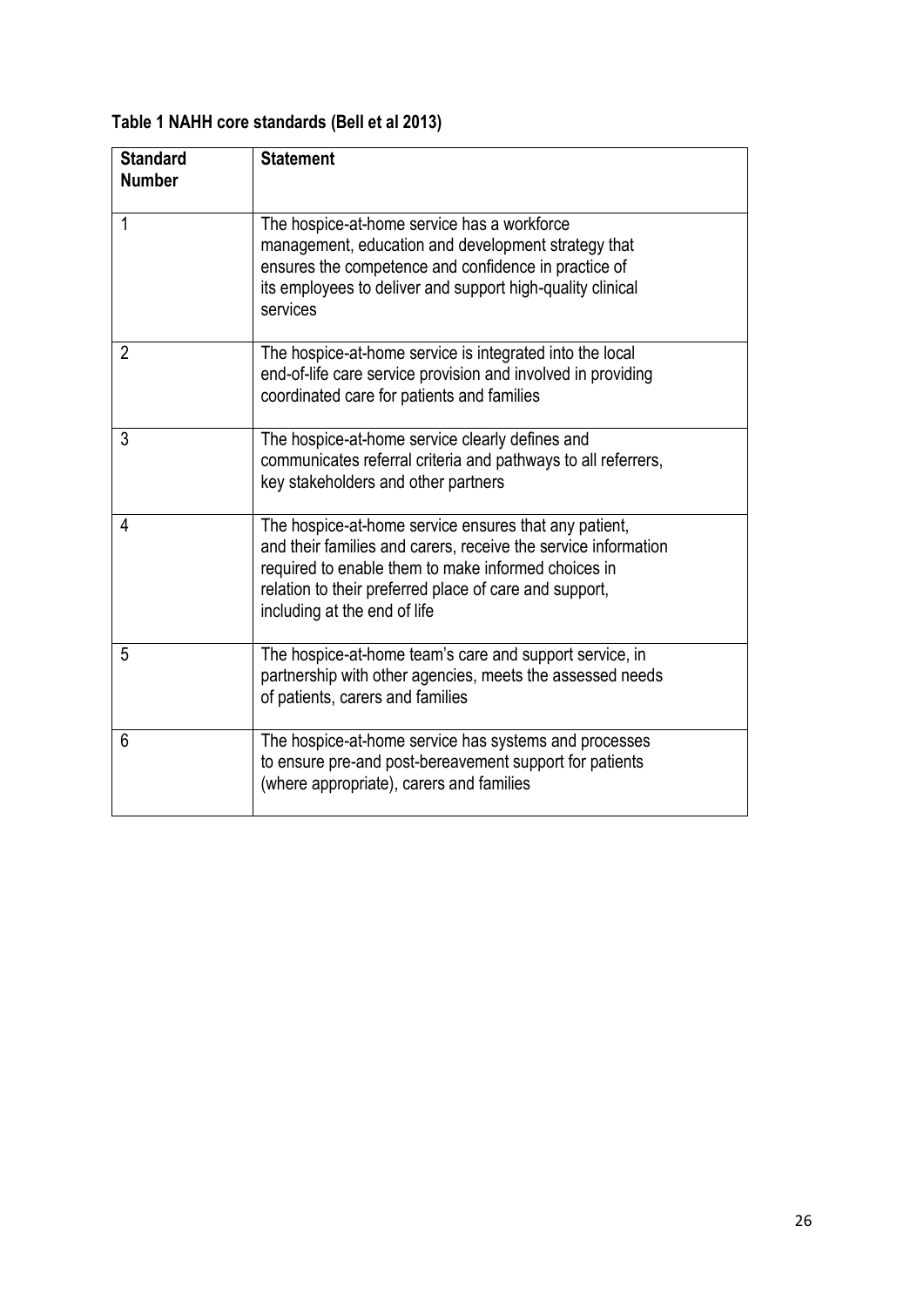**Table 2: Developing Initial Programme Theories: Normalisation Process Theory (NPT)<sup>a</sup> & National Association for Hospice at Home (NAHH) Core Standards**

| <b>NPT Construct 1: Sense-making</b><br>(coherence)                                   |                                                                                  | <b>NAHH Core Standards</b><br>(Outcomes) | <b>Initial Programme</b><br><b>Theories</b>                                                                                                                                                                                                                              |
|---------------------------------------------------------------------------------------|----------------------------------------------------------------------------------|------------------------------------------|--------------------------------------------------------------------------------------------------------------------------------------------------------------------------------------------------------------------------------------------------------------------------|
| 'Sense-making' is the<br>work that people do<br>individually and<br>collectively when | 1. Distinguish H@H<br>as discrete from other<br><b>EOLC</b> delivery<br>services | 3                                        | Commercial commodity<br>(funding to sustain service,<br>clear communicated access,<br>criteria for referral to service)                                                                                                                                                  |
| they are faced with<br>the problem of<br>operationalising<br>some set of practices    | 2. All agree about the<br>purpose of the H@H<br>model or service                 | 2, 5                                     | Support directed at the<br>career as well as the patient,<br>e.g. training, assessment by<br>staff, and support from<br>family and volunteers                                                                                                                            |
|                                                                                       | 3. Individually<br>understand what the<br>H@H service requires<br>of them        | 3                                        | Integration & co-ordination<br>(single point of<br>access), Communication<br>Commercial commodity<br>(funding to sustain service,<br>clear communicated access,<br>criteria for referral to service)                                                                     |
|                                                                                       | 4. Construct potential<br>value of the H@H<br>service of their work              | 3, 5                                     | Commercial commodity<br>(funding to sustain service,<br>clear communicated access.<br>criteria for referral to service)<br>Support directed at the<br>career as well as the patient,<br>e.g. training, assessment by<br>staff, and support from<br>family and volunteers |
| <b>NPT Construct 2: Buy-in (cognitive</b><br>participation)                           |                                                                                  |                                          |                                                                                                                                                                                                                                                                          |
| 'Buy-in' is<br>the relational<br>work that people do                                  | 5. Key individuals<br>drive the H@H<br>service forward                           | 3                                        | Integration & co-ordination<br>(single point of access)<br>Communication                                                                                                                                                                                                 |
| to build and sustain a<br>community of<br>practice around a                           | 6. Agree that the<br>H@H service should<br>be part of their work                 | $\overline{2}$                           | Integration & co-ordination<br>(single point of access)<br>Communication                                                                                                                                                                                                 |
| new technology or<br>complex intervention                                             | 7. Buy into the H@H<br>service                                                   | 1, 2                                     | Extended roles and skills<br>(communication), marketing<br>Integration & co-ordination<br>(single point of access)<br>Communication                                                                                                                                      |
|                                                                                       | 8. Continue to support<br>the H@H service                                        | 1, 2                                     | Extended roles and skills<br>(communication), marketing                                                                                                                                                                                                                  |

<sup>&</sup>lt;sup>a</sup> May et al 2011, 'Evaluating complex interventions and health technologies using normalization process theory: development of a simplified approach and web-enabled tool kit'. *BMC Health Services Research*, 2011.

1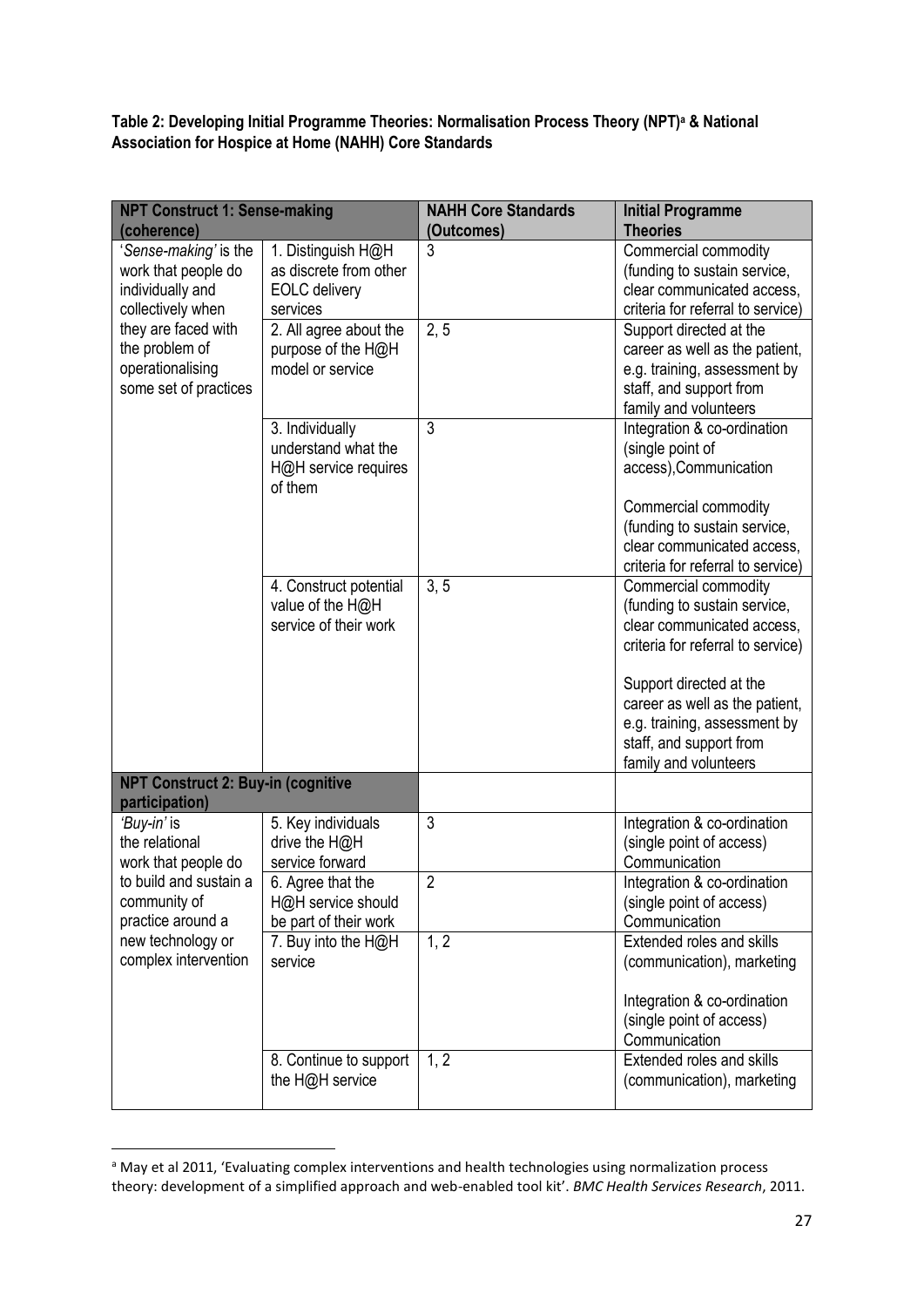|                                                                                                 |                                                                                |      | Integration & co-ordination<br>(single point of access)<br>Communication                                                                      |
|-------------------------------------------------------------------------------------------------|--------------------------------------------------------------------------------|------|-----------------------------------------------------------------------------------------------------------------------------------------------|
| <b>NPT Construct 3: Doing (collective action)</b>                                               |                                                                                |      |                                                                                                                                               |
| 'Doing' is<br>the operational<br>work that people do<br>to enact a set of<br>practices, whether | 9. Perform tasks<br>required by the H@H<br>model or service                    | 1, 5 | Extended roles & skills,<br>training & support of clinical<br>staff & other support (e.g.<br>volunteers)                                      |
| these represent a<br>new technology or<br>complex healthcare<br>intervention                    |                                                                                |      | Responsiveness (access<br>and availability). Anticipatory<br>care in place, integration &<br>co-ordination of services                        |
|                                                                                                 | 10. Maintain trust in<br>each other's work and<br>expertise through the<br>H@H | 1, 5 | Extended roles & skills,<br>training & support of clinical<br>staff & other support (e.g.<br>volunteers)                                      |
|                                                                                                 |                                                                                |      | Support directed at the<br>career as well as the patient,<br>e.g. training, assessment by<br>staff, and support from<br>family and volunteers |
|                                                                                                 | 11. Work of the H@H<br>model or service is<br>allocated<br>appropriately       | 1, 2 | Extended roles & skills,<br>training & support of clinical<br>staff & other support (e.g.<br>volunteers)                                      |
|                                                                                                 |                                                                                |      | Integration & co-ordination<br>(single point of access)<br>Communication                                                                      |
|                                                                                                 | 12. The H@H service<br>is adequately<br>supported by host<br>organisation      | 5    | Responsiveness (access<br>and availability). Anticipatory<br>care in place, integration &<br>co-ordination of services                        |
| <b>NPT Construct 4: Appraisal (reflexive</b><br>monitoring)                                     |                                                                                |      |                                                                                                                                               |
| 'Appraisal' is<br>the monitoring<br>work that people do<br>to assess and                        | 13. Access<br>information about the<br>impact of the H@H<br>service            | 6    | Commercial commodity<br>(funding to sustain service,<br>clear communicated access.<br>criteria for referral to service)                       |
| understand the ways<br>that a new set of<br>practices affect them<br>and others around          | 14. Collectively<br>assess H@H service<br>as worthwhile                        | 6    | Commercial commodity<br>(funding to sustain service,<br>clear communicated access,<br>criteria for referral to service)                       |
| them                                                                                            | 15. Individually<br>assess the H@H<br>service as worthwhile                    | 6    | Commercial commodity<br>(funding to sustain service,<br>clear communicated access,<br>criteria for referral to service)                       |
|                                                                                                 | 16. Modify their work<br>in response to<br>appraisal of the H@H<br>service     | 6    | Commercial commodity<br>(funding to sustain service,<br>clear communicated access,<br>criteria for referral to service)                       |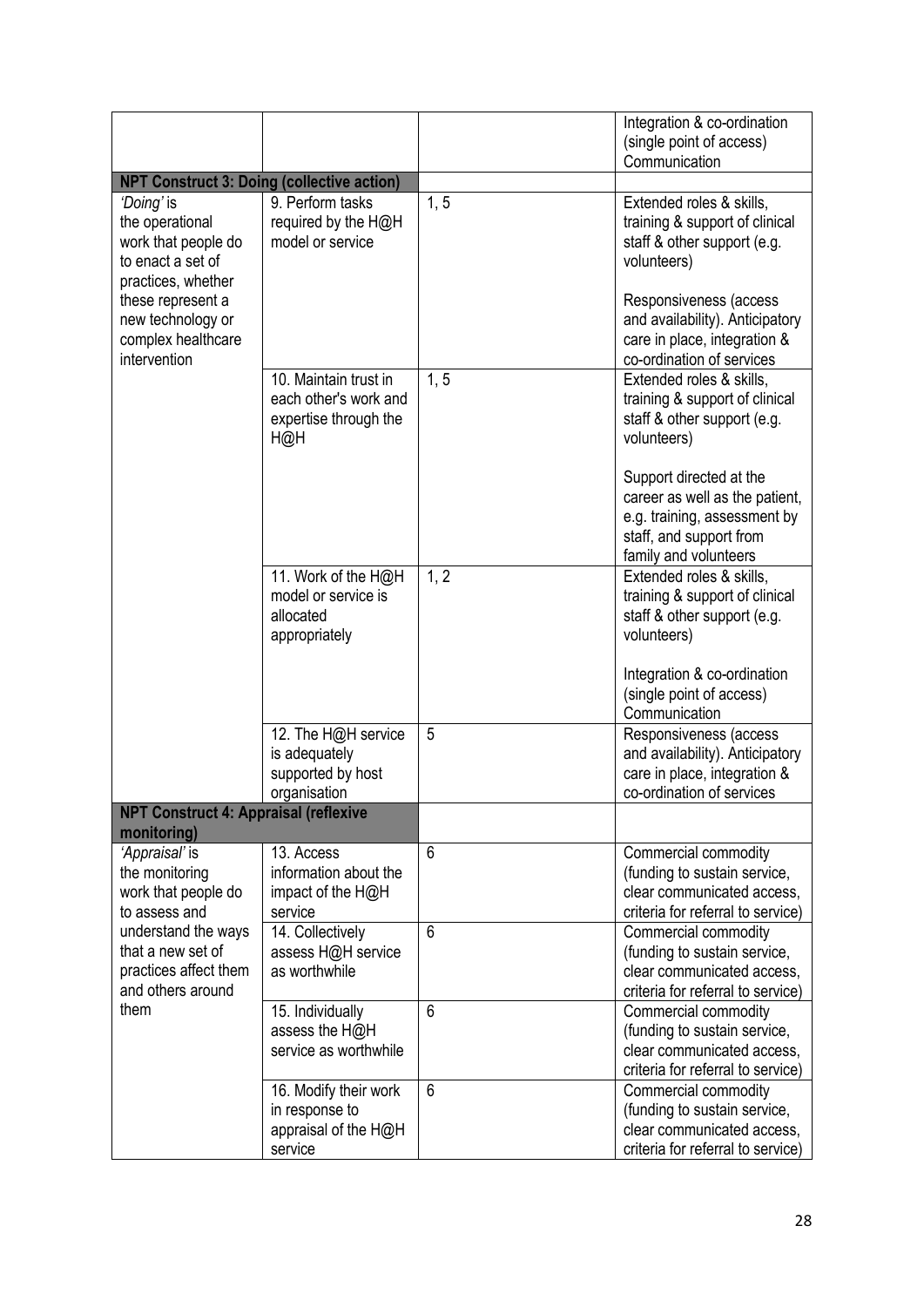### **Table 3 Mapping of emerging programme theories**

| <b>Theory</b><br>area | <b>Initial Programme Theory</b>                                                                                                              | <b>Components from IPT</b><br>adapted for data<br>extraction form                    | <b>Proposed Programme</b><br>Theory*                                                        |
|-----------------------|----------------------------------------------------------------------------------------------------------------------------------------------|--------------------------------------------------------------------------------------|---------------------------------------------------------------------------------------------|
| 1                     | Integration & coordination<br>(single point of access).<br>Communication                                                                     | Integration and<br>coordination of all services<br>providing care for the<br>patient | CMO 1: "Sustainable<br>Funding"<br>CMO 6: Integration and<br>co-ordination                  |
| $\overline{2}$        | Extended roles and skills,<br>training & support of clinical<br>staff and other support (e.g.<br>volunteers)                                 | Knowledge and skills of<br>clinical staff                                            | CMO 5: Knowledge and<br>skills of care providers                                            |
| 3                     | Extended roles and skills<br>(communication),<br>marketing                                                                                   | Patient information and<br>choice                                                    | CMO 2: Marketing and<br>referral<br>CMO 4: Criteria for service<br>admission                |
| $\overline{4}$        | Responsiveness (access<br>and availability).<br>Anticipatory care in place,<br>integration & coordination of<br>services.                    | Access and availability of<br>staff, equipment and<br>resources                      | CMO 3: Service<br>responsiveness and<br>availability<br>CMO 7: "Anticipatory care"          |
| 5                     | Support directed at the<br>carer as well as the patient,<br>e.g. training, assessment by<br>staff, and support from<br>family and volunteers | Carer assessment and<br>support                                                      | CMO 5: Knowledge and<br>skills of care providers<br>CMO 8: Support directed at<br>the carer |
| 6                     | Commercial commodity<br>(funding to sustain service,<br>clear communicated access<br>criteria for referral to<br>service)                    | Marketing and access to<br>the service                                               | CMO 1: "Sustainable<br>Funding"<br>CMO 2: Marketing and<br>referral                         |

\* Eight CMOs were finalised as of 14<sup>th</sup> August 2017 following a stakeholder meeting where evidence from NAHH standards and phase 1 survey was discussed on  $10<sup>th</sup>$  August 2017.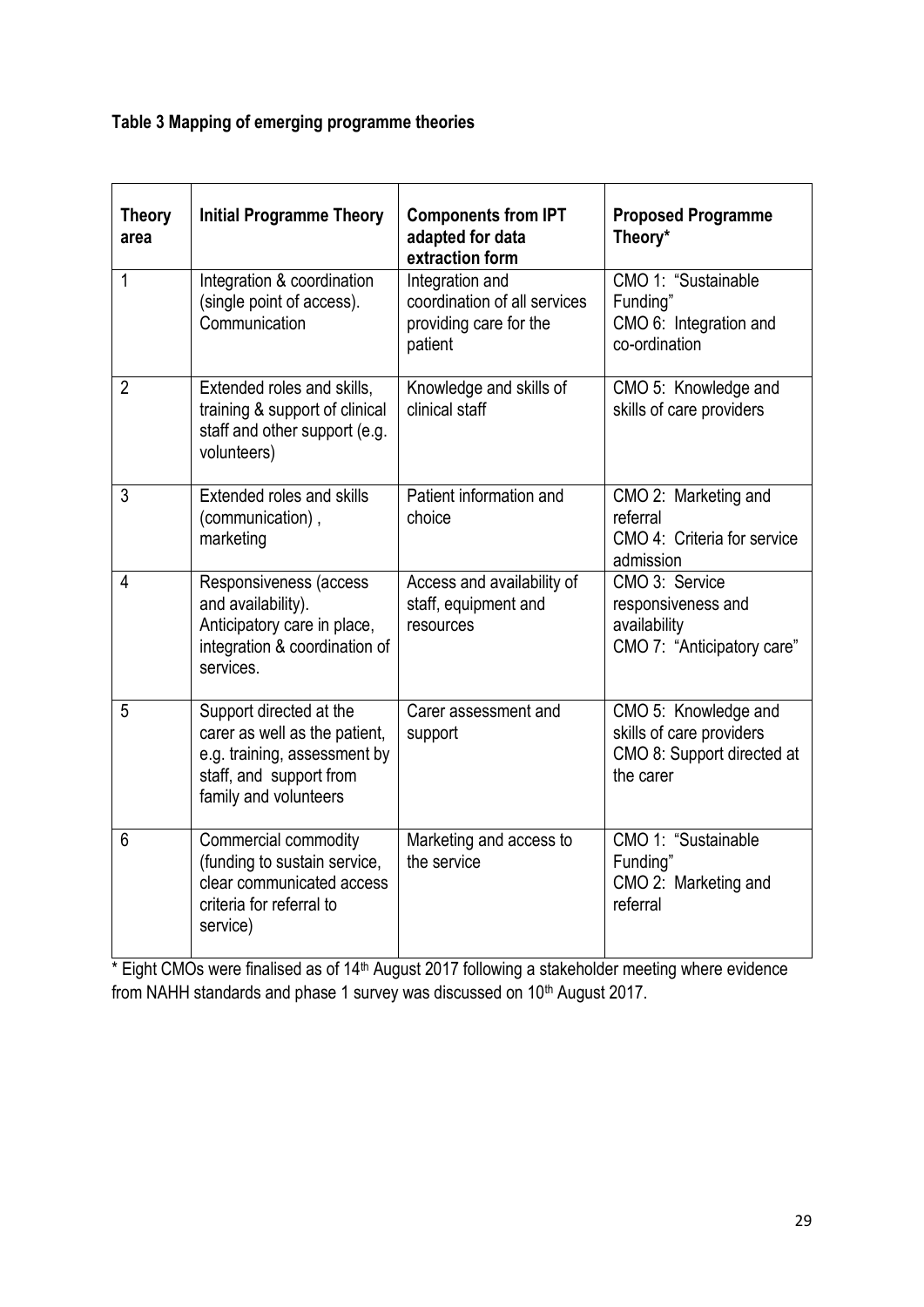| <b>Stakeholder Activity</b>         | <b>Date</b> | <b>Stakeholders involved</b>                                                                                                                                                                                                 | <b>Theory Refinement</b><br><b>Focus</b>                                                     |
|-------------------------------------|-------------|------------------------------------------------------------------------------------------------------------------------------------------------------------------------------------------------------------------------------|----------------------------------------------------------------------------------------------|
| Stakeholder workshop,<br>London     | 30/3/2017   | <b>NHS England</b><br><b>Clinical Lead in Palliative Care</b><br><b>General Practitioner</b><br>Hospice CEO<br><b>Patient and Public Involvement</b><br>Representatives<br>Academics / researchers                           | NPT & realist evaluation<br>& NAHH standards                                                 |
|                                     |             | From feedback of stakeholders                                                                                                                                                                                                | CMO version 1<br>(8/6/2017) created<br>following meeting of<br>30/3/2017                     |
| Stakeholder workshop,<br>Canterbury | 10/6/2016   | Researcher & former palliative<br>care nurse<br><b>Clinical Lead in Palliative Care</b><br><b>General Practitioner</b><br>Hospice CEO<br><b>Patient and Public Involvement</b><br>Representatives<br>Academics / researchers | Discussion of NPT,<br>NAHH standards &<br>CMO version 1                                      |
|                                     |             | From feedback of stakeholders<br>From feedback of stakeholders                                                                                                                                                               | CMO version 2 (updated<br>following meeting of<br>10/6/2016)<br>CMO version 3                |
| Stakeholder workshop,<br>London     | 10/8/2017   | <b>NHS England</b><br><b>Clinical Lead in Palliative Care</b><br>Hospice CEO<br><b>Patient and Public Involvement</b><br>Representatives<br>Academics / researchers                                                          | (3/8/2017)<br>Discussion of NPT,<br>NAHH standards &<br>CMO version 3                        |
|                                     |             | From feedback of stakeholders<br>From feedback of stakeholders                                                                                                                                                               | CMO version 4 (updated<br>following meeting of<br>10/8/2017)<br>CMO version 5<br>(17/8/2017) |
| Stakeholder workshop,<br>London     | 15/1/2018   | <b>Clinical Lead in Palliative Care</b><br><b>General Practitioner</b><br><b>Patient and Public Involvement</b><br>Representatives<br>Academics / researchers                                                                | Discussion of CMO<br>version 5                                                               |

**Table 4 Stakeholder Involvement in Refining CMOs**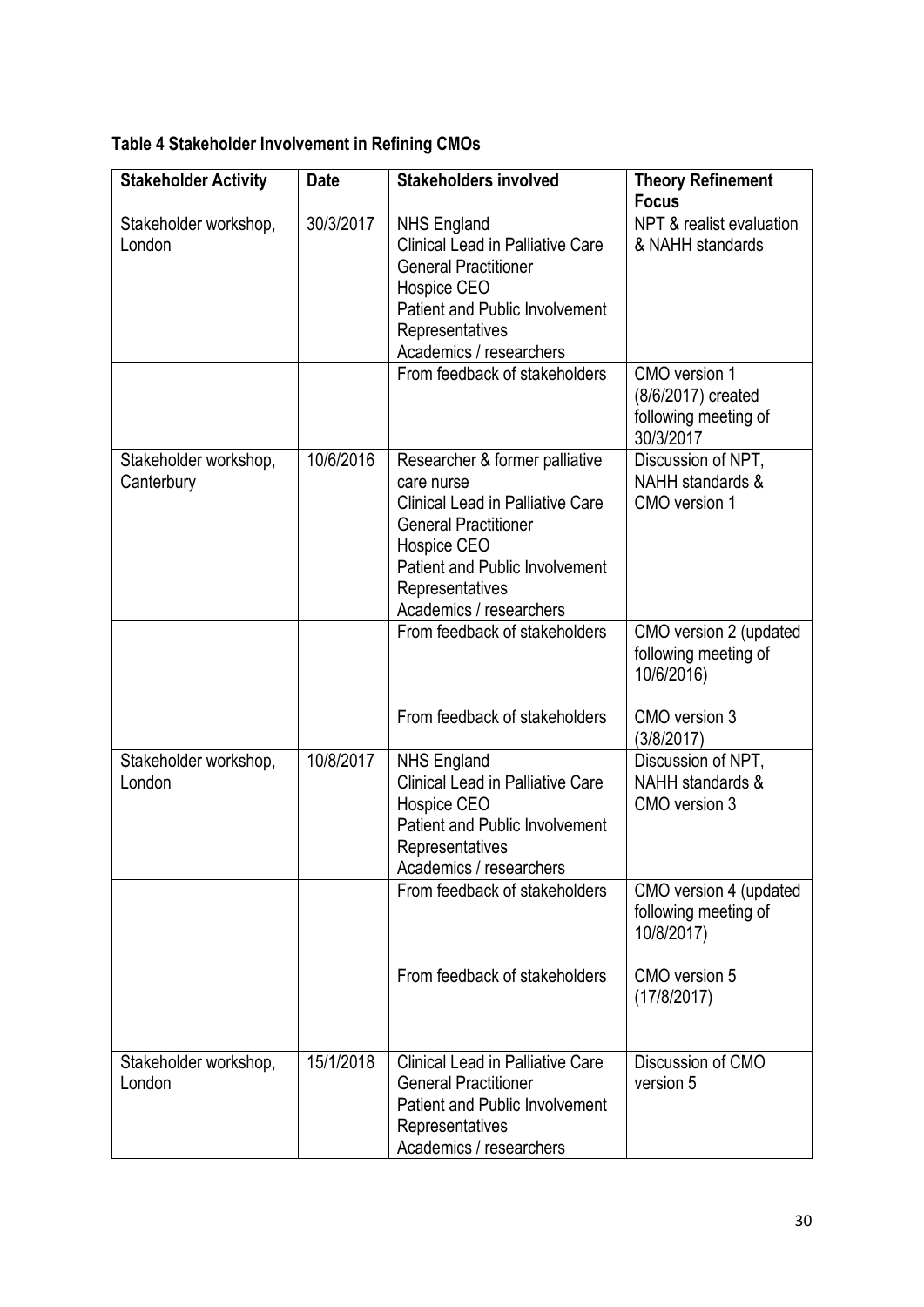|                                 |           | From feedback of stakeholders                                                                                                                                                               | CMO version 6 (updated<br>following meeting of<br>15/1/2018) |
|---------------------------------|-----------|---------------------------------------------------------------------------------------------------------------------------------------------------------------------------------------------|--------------------------------------------------------------|
| Stakeholder workshop,<br>London | 25/6/2018 | NHS England<br><b>Clinical Lead in Palliative Care</b><br><b>General Practitioner</b><br>Hospice CEO<br><b>Patient and Public Involvement</b><br>Representatives<br>Academics / researchers | CMO version 7 (updated<br>following meeting of<br>25/6/2018) |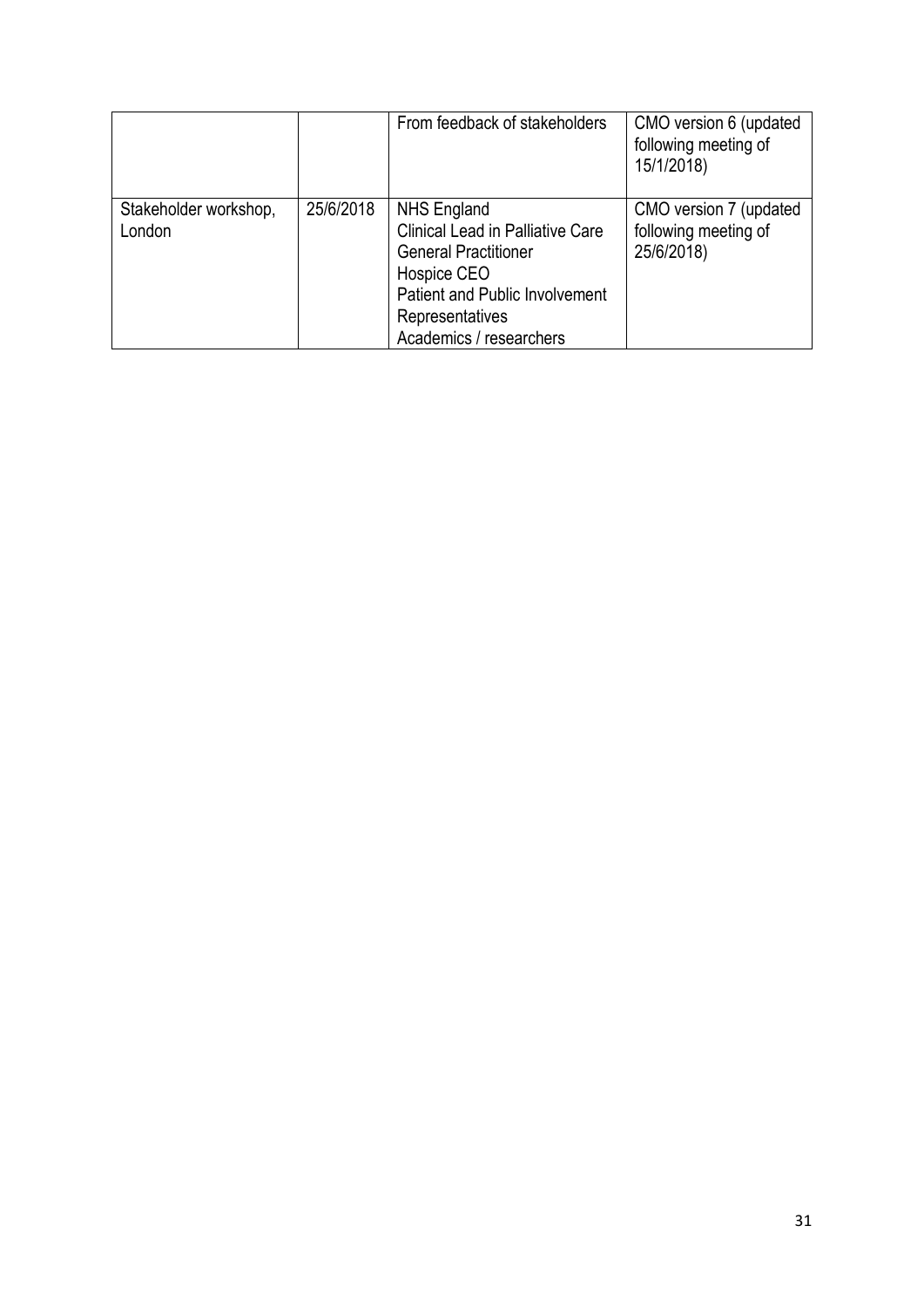### **Table 5 Author, topic and research focus of papers included in the review**

|     | Author                                              | Locality &<br>country of<br>origin | <b>Topic</b>                                                                                                  | <b>Research focus</b>                                                                                                                                                                                                                                                                                                                       |
|-----|-----------------------------------------------------|------------------------------------|---------------------------------------------------------------------------------------------------------------|---------------------------------------------------------------------------------------------------------------------------------------------------------------------------------------------------------------------------------------------------------------------------------------------------------------------------------------------|
| 1   | Addicott and Dewar (2008)                           | Lincolnshire,<br>England           | Impact and costs<br>of Marie Curie<br>delivering choice<br>programme                                          | Report of descriptive analysis<br>of the impact and costs of<br>new services, focusing on the<br>Marie Curie Delivering Choice<br>programme.                                                                                                                                                                                                |
| 2,3 | Addington-Hall et al<br>(2012abstract & 2013report) | England and<br>Scotland            | Out of hours end of<br>life care provision                                                                    | Mixed methods study with<br>senior managers and key<br>informants involved in<br>commissioning, providing or<br>responsible for end of life care<br>or out of hours care. 50% of<br><b>Primary Care Organisations</b><br>were sampled.                                                                                                      |
| 4,5 | Baldry et al (2011abstract &<br>2011paper)          | North West<br>England              | Evaluation of a<br>pilot hospice at<br>home service                                                           | Retrospective cohort study<br>and stakeholder evaluation<br>during a one year pilot study<br>of a bespoke hospice at home<br>service.                                                                                                                                                                                                       |
| 6,7 | Buck et al (2014abstract &<br>2018paper)            | Cambridgeshire,<br>England         | Nature, scope and<br>identification of<br>equality in<br>provision                                            | A mixed methods study (case<br>review and qualitative<br>interviews) on the nature and<br>scope of a new hospice at<br>home service; later paper has<br>a focus on persistent<br>inequality in provision.                                                                                                                                   |
| 8   | Butler et al (2012)                                 | East Kent,<br>England              | Evaluation of a<br>hospice rapid<br>response<br>community service                                             | A pragmatic quasi-<br>experimental controlled trial<br>using postal questionnaires<br>sent at patient intake to the<br>hospice service and eight<br>months later. Carers'<br>perceptions of care received<br>and patients' death assessed<br>in one-to-one interviews.<br>Service utilization costs<br>collected compared to usual<br>care. |
| 9   | <b>Butler and Holdsworth</b><br>(2013)              | East Kent,<br>England              | Set up of new<br>evidence-based<br>hospice at home<br>service                                                 | This paper summarises the<br>results of a literature review<br>and then describes the new<br>service that was established<br>including setting and context.                                                                                                                                                                                 |
| 10  | Campbell et al (2010)                               | North West<br>England              | Socio-economic<br>status and other<br>key demographic<br>indicators<br>associated with<br>referral and access | This paper provides<br>descriptive analysis of profiled<br>electoral ward characteristics<br>using simple correlations and<br>regression modeling                                                                                                                                                                                           |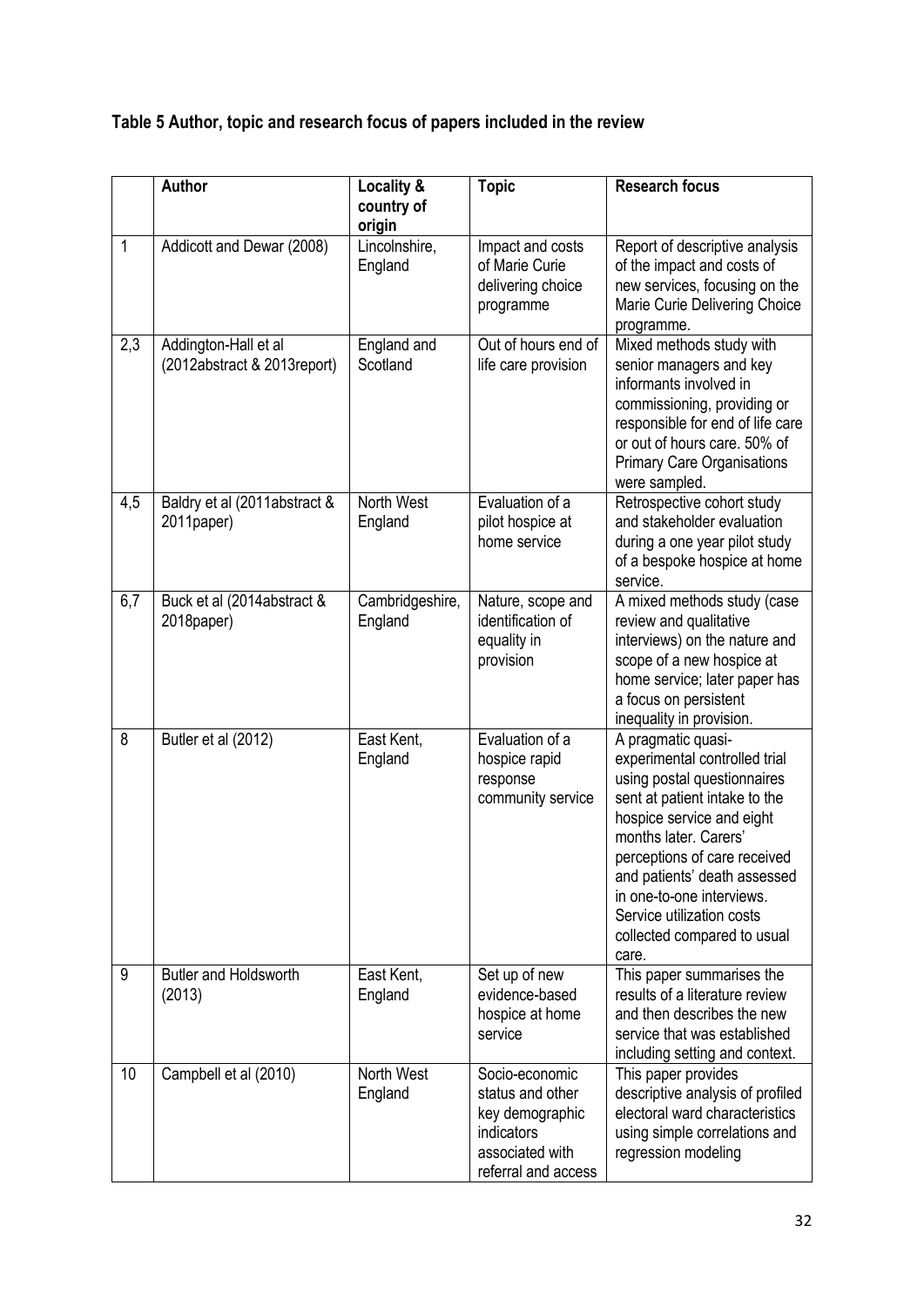|                 |                          |                           |                                                                                                        | estimated associations with<br>referral rates.                                                                                                                                                                                                                                           |
|-----------------|--------------------------|---------------------------|--------------------------------------------------------------------------------------------------------|------------------------------------------------------------------------------------------------------------------------------------------------------------------------------------------------------------------------------------------------------------------------------------------|
| $\overline{11}$ | Exley and Tyrer (2005)   | East Midlands,<br>England | Bereaved carers'<br>views                                                                              | A qualitative study using<br>semi-structured interviews to<br>explore bereaved carers'<br>views and experience of a<br>hospice at home service.                                                                                                                                          |
| 12              | Gage et al (2015)        | East Kent,<br>England     | Impact of a<br>hospice rapid<br>response service                                                       | This paper reports on data<br>(demographic, preferences for<br>place of death, service use<br>data) comparing the<br>characteristics of a rapid<br>response service (RRS),<br>dying in the place of choice<br>and monitoring service<br>utilization and costs of users<br>and non-users. |
| 13              | Grady and Travers (2003) | Glasgow,<br>Scotland      | Evaluation of a<br>crisis intervention<br>(second of a linked<br>paper with Travers<br>and Grady 2002) | The article presents the<br>evaluation of the service for<br>patients with advanced<br>cancer. Use of mixed<br>methodology to measure and<br>evaluate process and<br>outcomes.                                                                                                           |
| 14              | Grande et al (1999)      | Cambridge,<br>England     | Evaluation of<br>impact on place of<br>death                                                           | This article presents an<br>evaluation of the impact of<br>place of death on a hospital at<br>home service in a pragmatic<br>randomized controlled trial.                                                                                                                                |
| 15              | Grande et al (2002)      | Cambridge,<br>England     | Referrals to<br>hospice provided<br>'hospital at home'<br>service                                      | A study comparing cancer<br>patients referred to hospital at<br>home service for palliative<br>care with cancer patients not<br>referred who died within the<br>same period.                                                                                                             |
| 16              | Grande et al (2004)      | Cambridge,<br>England     | Caregiver<br>bereavement<br>outcomes                                                                   | A randomized controlled trial<br>designed to investigate the<br>impact of a hospice at home<br>service on caregiver<br>bereavement outcomes.                                                                                                                                             |
| 17              | Holdsworth et al (2015)a | East Kent,<br>England     | Impact of rapid<br>response service                                                                    | A quasi-experimental<br>controlled evaluation of the<br>impact of a hospice rapid<br>response community service<br>for end-of-life care on<br>achievement of preferred<br>place of death                                                                                                 |
| 18              | Holdsworth et al (2015)b | East Kent,<br>England     | End-of-life<br>experiences from<br>bereaved carers'<br>perspective                                     | A qualitative study with<br>bereaved family carers who<br>received care from a new<br>rapid response hospice at<br>home service.                                                                                                                                                         |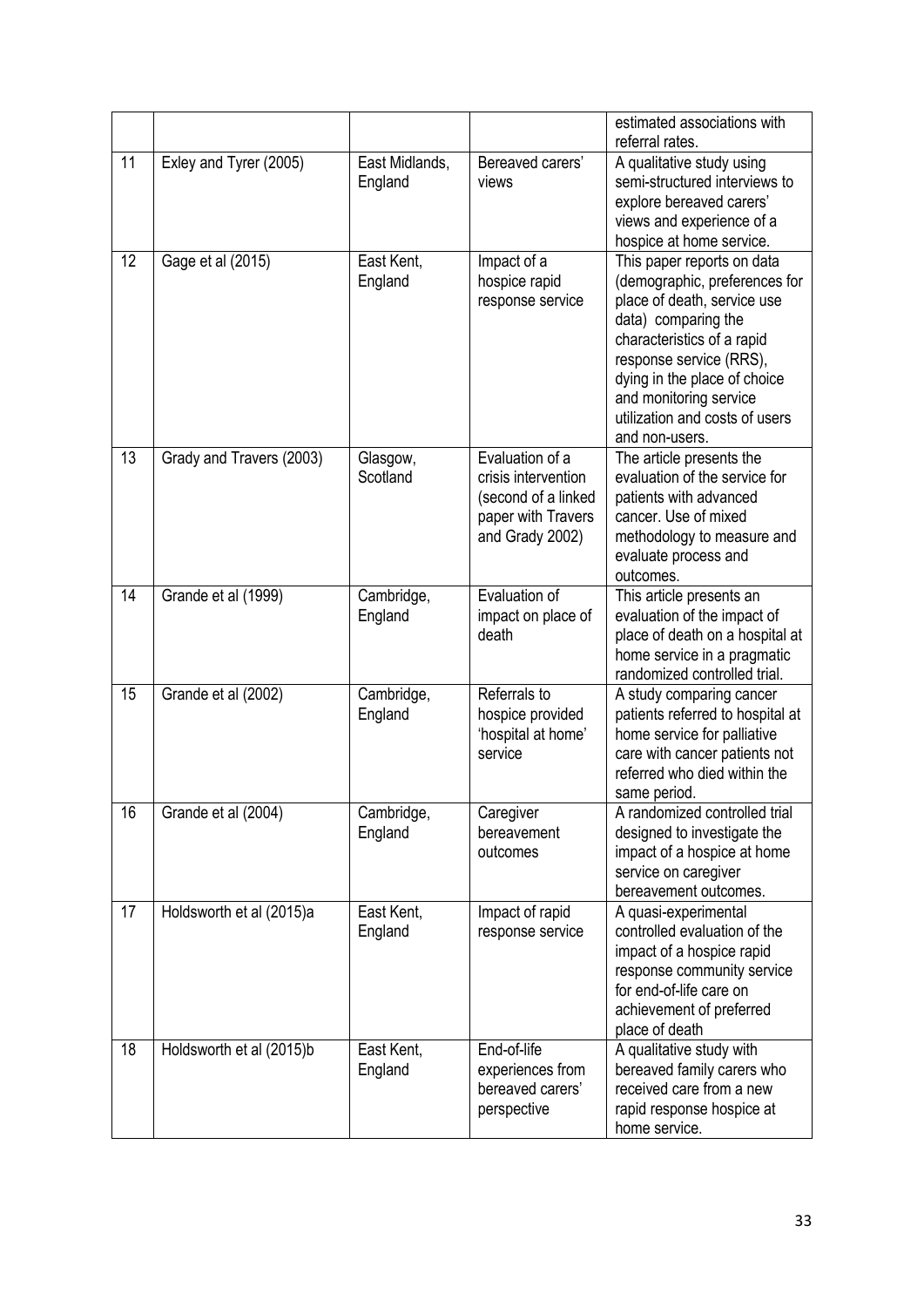| 19              | Jack et al (2010)       | West<br>Lancashire<br>/Southport &<br>Fornby, England | <b>Evaluation of Marie</b><br><b>Curie Delivering</b><br>Choice programme                              | A report of a mixed methods<br>evaluation involving<br>documentary analysis, focus<br>groups & interviews and a<br>descriptive survey of health<br>care professionals.                        |
|-----------------|-------------------------|-------------------------------------------------------|--------------------------------------------------------------------------------------------------------|-----------------------------------------------------------------------------------------------------------------------------------------------------------------------------------------------|
| 20              | Jack et al (2013)       | North West<br>England                                 | Healthcare<br>professionals'<br>perspectives of<br>individually tailored<br>hospice at home<br>service | This qualitative evaluation<br>study used a variety of tools<br>including interviews, focus<br>groups and an open-ended<br>electronic survey of<br>healthcare professionals.                  |
| $\overline{21}$ | Jack et al (2014)       | <b>North West</b><br>England                          | Bereaved family<br>carers'<br>experiences                                                              | A qualitative study to explore<br>family carers' perceptions and<br>experiences of the hospice at<br>home care service.                                                                       |
| 22              | Jack et al (2016)       | North West<br>England                                 | Patient and family<br>caregiver<br>experiences                                                         | A qualitative study to explore<br>patients' and family caregiver<br>experiences and perceptions<br>of the hospice at home care.                                                               |
| 23              | King et al (2000)       | Highlands,<br>Scotland                                | Evaluation of a<br>rapid response<br>service.                                                          | Descriptive evaluation<br>analysing documentary and<br>activity data, hospital records.<br>Case by case questionnaires<br>& focus group with service<br>providers. Interviews with<br>carers. |
| 24              | Lucas et al (2008)      | Bradford,<br>England                                  | Evaluation of the<br>service from the<br>perspective of<br>carers, nurses and<br>GPs                   | An evaluation using postal<br>questionnaires sent to carers,<br>district nurses and GPs using<br>the hospice at home service.                                                                 |
| 25              | McLaughlin et al (2007) | Northern Ireland                                      | Explored bereaved<br>carergivers'<br>experiences                                                       | A postal survey sent to<br>bereaved caregivers to<br>explore their experiences of a<br>hospice at home service,<br>undertaken as part of an audit<br>in 2002.                                 |
| 26              | Payne et al (2008)      | Lincolnshire,<br>England                              | <b>Evaluation of Marie</b><br><b>Curie Delivering</b><br>Choice programme                              | A report of a mixed methods<br>formative evaluation drawing<br>data from multiple<br>perspectives.                                                                                            |
| 27              | Purdy et al (2014)      | Somerset &<br>North Somerset,<br>England              | Impact of Marie<br><b>Curie Delivering</b><br>Choice programme                                         | A retrospective cohort study<br>of eligible palliative care<br>patients who died over 6<br>months. Quantitative data<br>was collected on the use of<br>the Delivering Choice<br>services.     |
| 28              | Sullivan et al (2005)   | Northern Ireland                                      | District nurses'<br>experiences of the<br>service                                                      | A survey of DNs with previous<br>experience of the hospice at<br>home service. The evaluation<br>focused on satisfaction levels<br>of DNs gathering both                                      |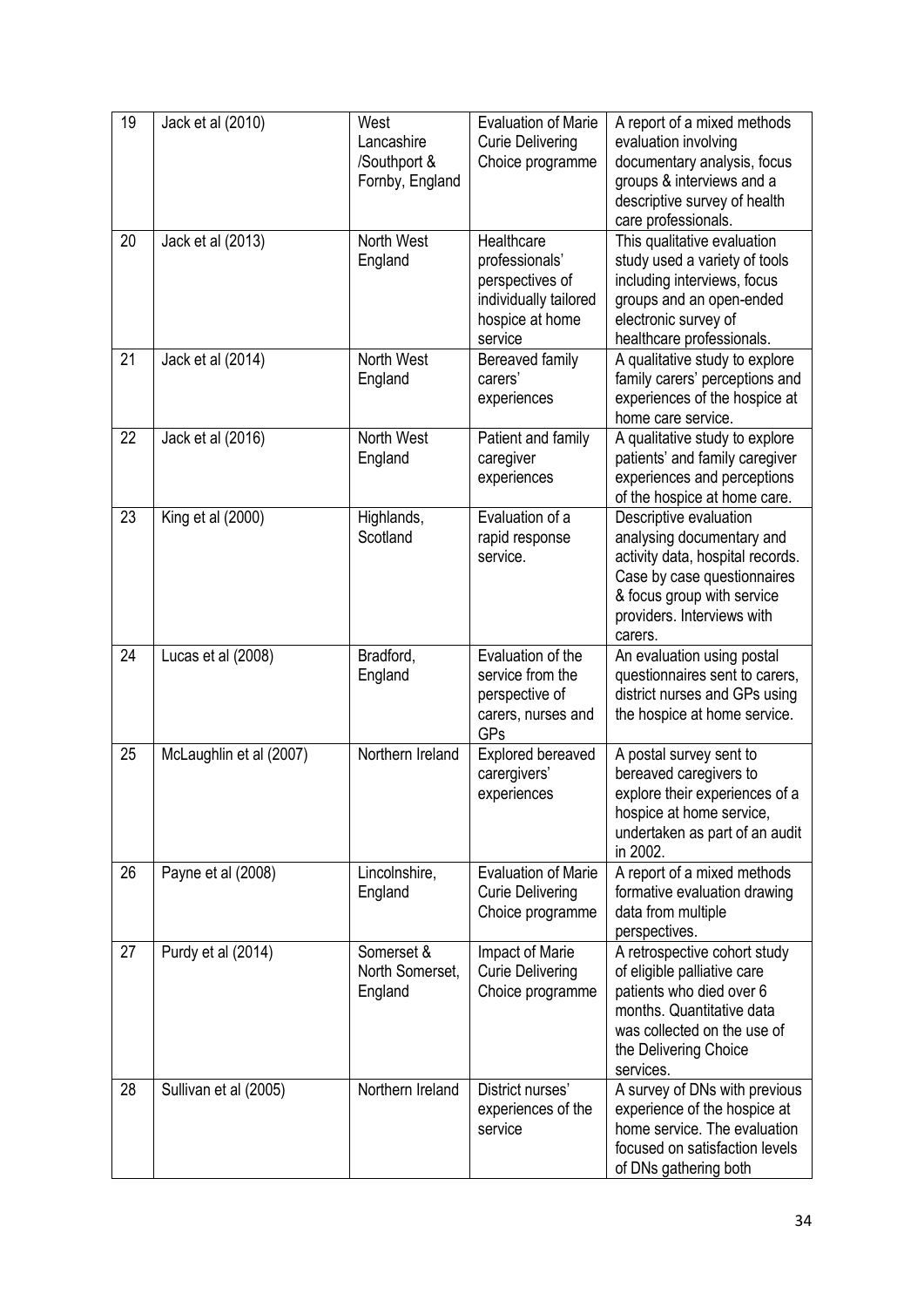|                 |                          |                                                     |                                                                                                         | quantitative and qualitative<br>data.                                                                                                                                                                                                                                                      |
|-----------------|--------------------------|-----------------------------------------------------|---------------------------------------------------------------------------------------------------------|--------------------------------------------------------------------------------------------------------------------------------------------------------------------------------------------------------------------------------------------------------------------------------------------|
| 29              | Todd et al (2002)        | Cambridge,<br>England                               | GPs and DNs'<br>views of the<br>service                                                                 | A postal survey of GPs and<br>DNs, whose patients were<br>potential users of the hospice<br>at home service. Topics<br>covered: referrals, benefits,<br>access to and quality of care.                                                                                                     |
| 30              | Travers and Grady (2002) | Glasgow,<br>England                                 | Development of a<br>crisis intervention<br>(first of a linked<br>report with Grady<br>and Travers 2003) | The paper provides an<br>overview of relevant literature<br>and describes the<br>development of the 'hospice<br>at home' service.                                                                                                                                                          |
| $\overline{31}$ | Waight and Noble (2018)  | Surrey, West<br>Sussex and<br>Hampshire,<br>England | Consultant-led<br>palliative care<br>community team<br>providing care at<br>home                        | The evaluation was<br>undertaken to determine<br>whether the service had met<br>its original aims in the<br>provision of palliative care.                                                                                                                                                  |
| $\overline{32}$ | Wilson et al (2015)      | South<br>Yorkshire,<br>England                      | Evaluation of<br>palliative care and<br>hospice at home<br>service                                      | A qualitative study using<br>focus groups to explore the<br>views of stakeholders<br>including healthcare staff and<br>service users, of an expanded<br>hospice at home service.                                                                                                           |
| 33              | Wye at al (2012)         | Somerset and<br>North Somerset,<br>England          | <b>Evaluation of Marie</b><br><b>Curie Delivering</b><br>Choice programme                               | The evaluation collected and<br>analysed quantitative data<br>from routine sources (on<br>deaths and hospital service<br>usage) and 'realistic<br>evaluation' methodology.                                                                                                                 |
| 34              | Wye et al (2014)         | Somerset and<br>North Somerset,<br>England          | Results of a realist<br>evaluation of<br>palliative care<br>services                                    | An evaluation of end of life<br>care services including<br>coordination centres and<br>telephone advice line using<br>realist evaluation collecting<br>quantitative routine data,<br>documentation, observations<br>of services and interviews<br>with family carers and<br>professionals. |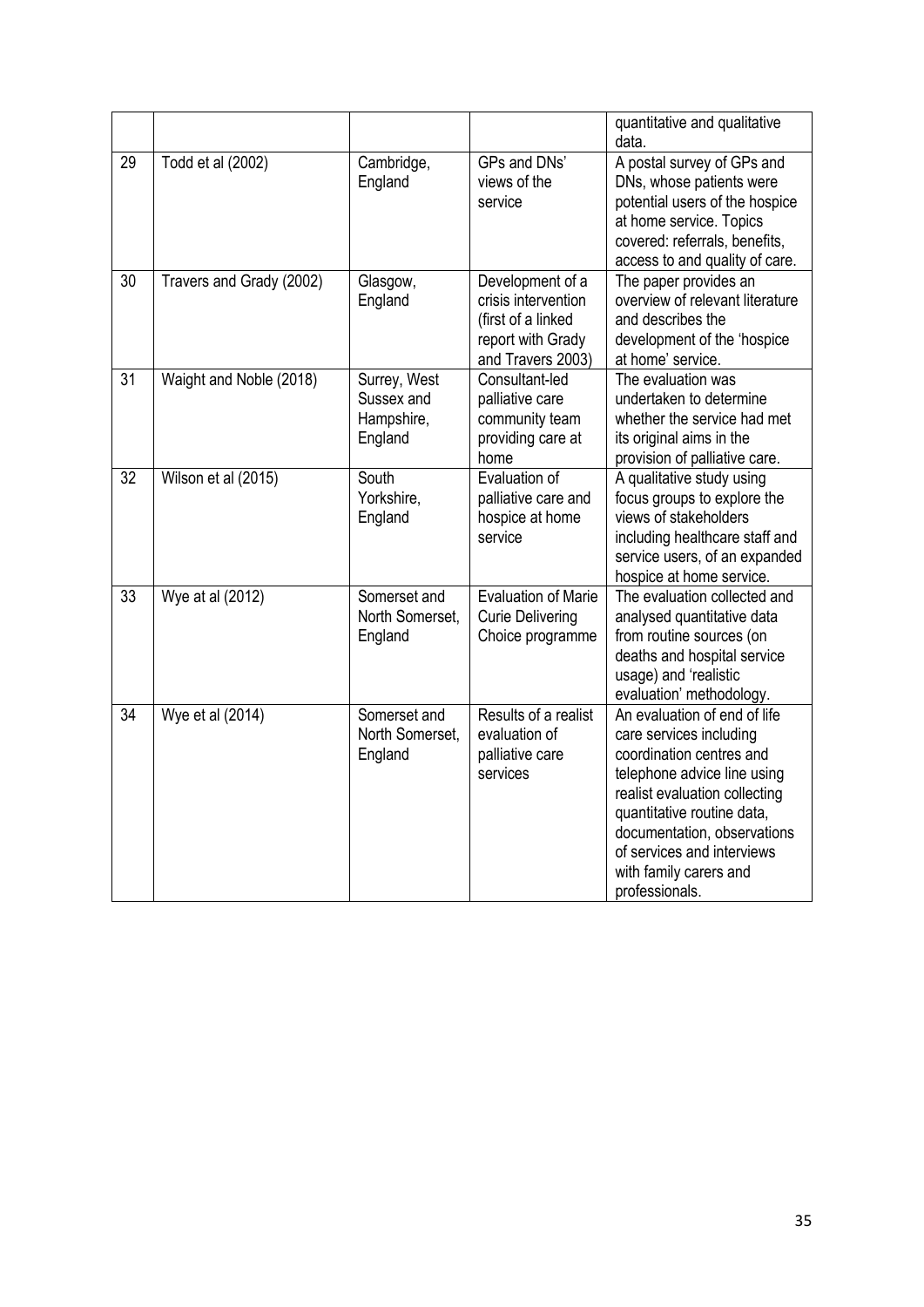### **Table 6 Summary Findings for each CMO from the Reviewed Evidence**

**Research Question:** In the existing literature what features of HAH models work best, for whom and under what circumstances?

| <b>CMO</b>                                        | <b>Summary proposition</b>                                                                                                                                                                                                                                                                                                                                                                                                                                                                                          |
|---------------------------------------------------|---------------------------------------------------------------------------------------------------------------------------------------------------------------------------------------------------------------------------------------------------------------------------------------------------------------------------------------------------------------------------------------------------------------------------------------------------------------------------------------------------------------------|
| Marketing and Referral                            | Evidence from the literature indicated that if HAH services actively<br>marketed its service to healthcare professionals and the public through<br>clinical and public engagement through improved marketing and referral<br>strategies (Context), this would trigger increased awareness and visibility<br>of the HAH service (Mechanism). This would lead to patients equitably<br>receiving a more timely HAH service (Outcome).                                                                                 |
| Sustainable Funding<br>Model                      | The synergy created through collaboration and partnership working<br>between commissioners and stakeholders (Context) promoted an<br>integrated and agile service offering clinical expertise and enabling<br>sustainability in the operation of the HAH service (Mechanism). HAH<br>services were able to provide a sustainable service in order to continue<br>its operation despite changes in local and national policy (Outcome).                                                                              |
| <b>Service Responsiveness</b><br>and Availability | We found that if there are suitable arrangements in place for accessing<br>medications and trained staff, underpinned by a whole package of<br>continuous care that included rapid response, with ongoing availability of<br>support from staff and access to equipment and medications (Context),<br>the HAH service would be responsive to patient choice (Mechanism),<br>leading to an increased likelihood of carers and patients continuing with<br>using the HAH service (Outcome).                           |
| <b>Criteria for Service</b><br>Admission          | We found that if HAH services had robust referral criteria for identifying<br>suitable patients, and were able to communicate to carers and patients<br>the length of time it would take a referral to be dealt with (Context), then<br>carers and patients would know what to expect in terms of the care input<br>(Mechanism), which would lead to less patients requiring emergency<br>admissions, and enhanced discharge from hospital (Outcome).                                                               |
| Knowledge and Skills of<br><b>Care Providers</b>  | We found that if palliative care training was available for all HAH and<br>non-HAH staff, including further training for supporting extended role<br>activities (Context), then GPs would recognise the value of HAH staff<br>having specialist palliative care knowledge and skills to navigate the<br>complex health system (Mechanism). The outcome would be that carers<br>and patients would receive the quality of care and respect to uphold<br>patient choice (Outcome).                                    |
| Integration and Co-<br>ordination                 | Within a context of substantial multiagency collaboration between<br>different NHS partners and the HAH services (Context), greater service<br>co-ordination between HAH services and relevant agencies would help to<br>overcome issues around access and administration of medicines<br>underpinned by use of shared electronic records (Mechanism). The<br>resultant outcome would be continuity of care, timely and appropriate<br>HAH service provision, and less emergency hospital admissions<br>(Outcomes). |
| <b>Anticipatory Care</b>                          | We hypothesised that if there are arrangements in place for anticipatory<br>prescribing, equipment and care planning (Context), underpinned by<br>good 24 hour communication between healthcare professional (shared IT                                                                                                                                                                                                                                                                                             |